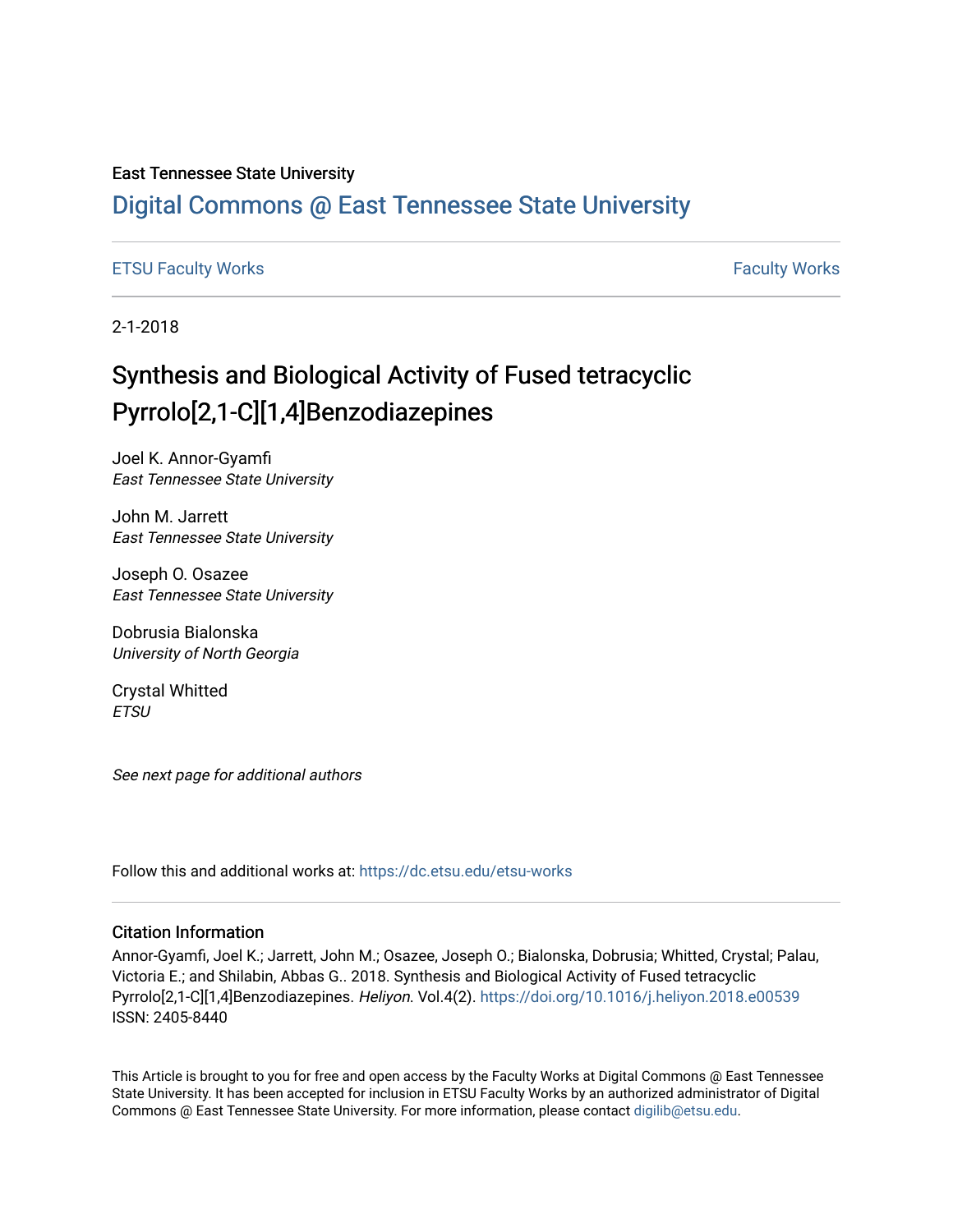## Synthesis and Biological Activity of Fused tetracyclic Pyrrolo[2,1-C][1,4]Benzodiazepines

## Copyright Statement

This is an open access article under the CC BY license (http://creativecommons.org/licenses/by/4.0/).

### Creative Commons License



This work is licensed under a [Creative Commons Attribution 4.0 International License.](https://creativecommons.org/licenses/by/4.0/)

### Creator(s)

Joel K. Annor-Gyamfi, John M. Jarrett, Joseph O. Osazee, Dobrusia Bialonska, Crystal Whitted, Victoria E. Palau, and Abbas G. Shilabin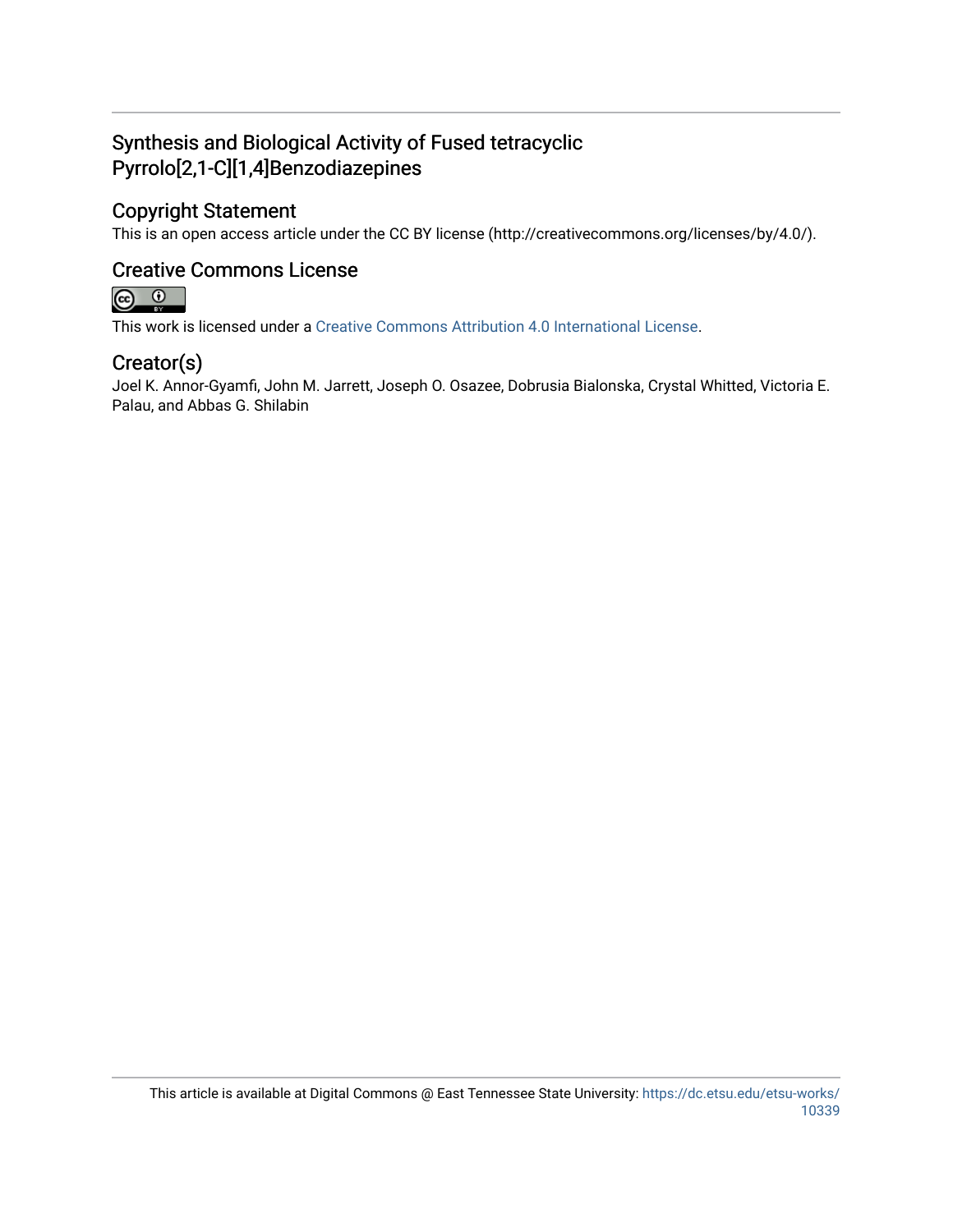# Heliyon



Received: 27 November 2017 Revised: 24 January 2018 Accepted: 7 February 2018

Cite as: Joel K. Annor-Gyamfi, John M. Jarrett, Joseph O. Osazee, Dobrusia Bialonska, Crystal Whitted, Victoria E. Palau, Abbas G. Shilabin. Synthesis and biological activity of fused tetracyclic Pyrrolo [2,1-c][1,4]benzodiazepines. Heliyon 4 (2018) e00539. [doi: 10.1016/j.heliyon.2018.](https://doi.org/10.1016/j.heliyon.2018.e00539) [e00539](https://doi.org/10.1016/j.heliyon.2018.e00539)



## Synthesis and biological activity of fused tetracyclic Pyrrolo[2,1-c][1,4] benzodiazepines

Joel K. Annor-Gyamfi<sup>a</sup>, John M. Jarrett<sup>a</sup>, Joseph O. Osazee<sup>a</sup>, Dobrusia Bialonska<sup>b</sup>, Crystal Whitted <sup>c</sup>, Victoria E. Palau <sup>c</sup>, Abbas G. Shilabin <sup>a,\*</sup>

<sup>a</sup> Department of Chemistry, College of Arts and Sciences, East Tennessee State University, TN, 37614, USA

<sup>b</sup> Department of Biology, University of North Georgia, 82 College Cir, Dahlonega, GA, 30597, USA

<sup>c</sup> Department of Pharmaceutical Sciences, Gatton College of Pharmacy, ETSU, Johnson City, TN 37614, USA

<sup>∗</sup>Corresponding author.

E-mail address: [SHILABIN@etsu.edu](mailto:SHILABIN@etsu.edu) (A.G. Shilabin).

#### Abstract

Cancer remains the second major cause of death in the world. Thus, there is a pressing need to identify potential synthetic route for the development of novel anticancer agents which will serve as lead compounds to effectively combat this life-threatening epidemic. Pyrrolo[2,1-c][1,4]benzodiazepines (PBDs) have sparked a great interest as lead compounds because of their cancerostatic and anti-infective properties. The twisted molecular structure of PBD analogs provides both helical and chiral elements. In an effort to expand novel PBDs that interact with the key exocyclic amino group of the DNA-guanine base, we hypothesized that construction of a fused cyclic active system, would likely serve as an electrophilic site when compared to traditional electrophilic C11-N10 imine group. To examine our theory, we report herein the synthesis and cell viability/ cytotoxicity of a series of PBD analogs using NCI-60 cell lines screening. Thus, compounds  $1-13$  were synthesized and fully characterized. The selected PBDs were found to have marginal inhibition of growth, up to 30%, for certain cell lines.

Keywords: Organic chemistry, Pharmaceutical chemistry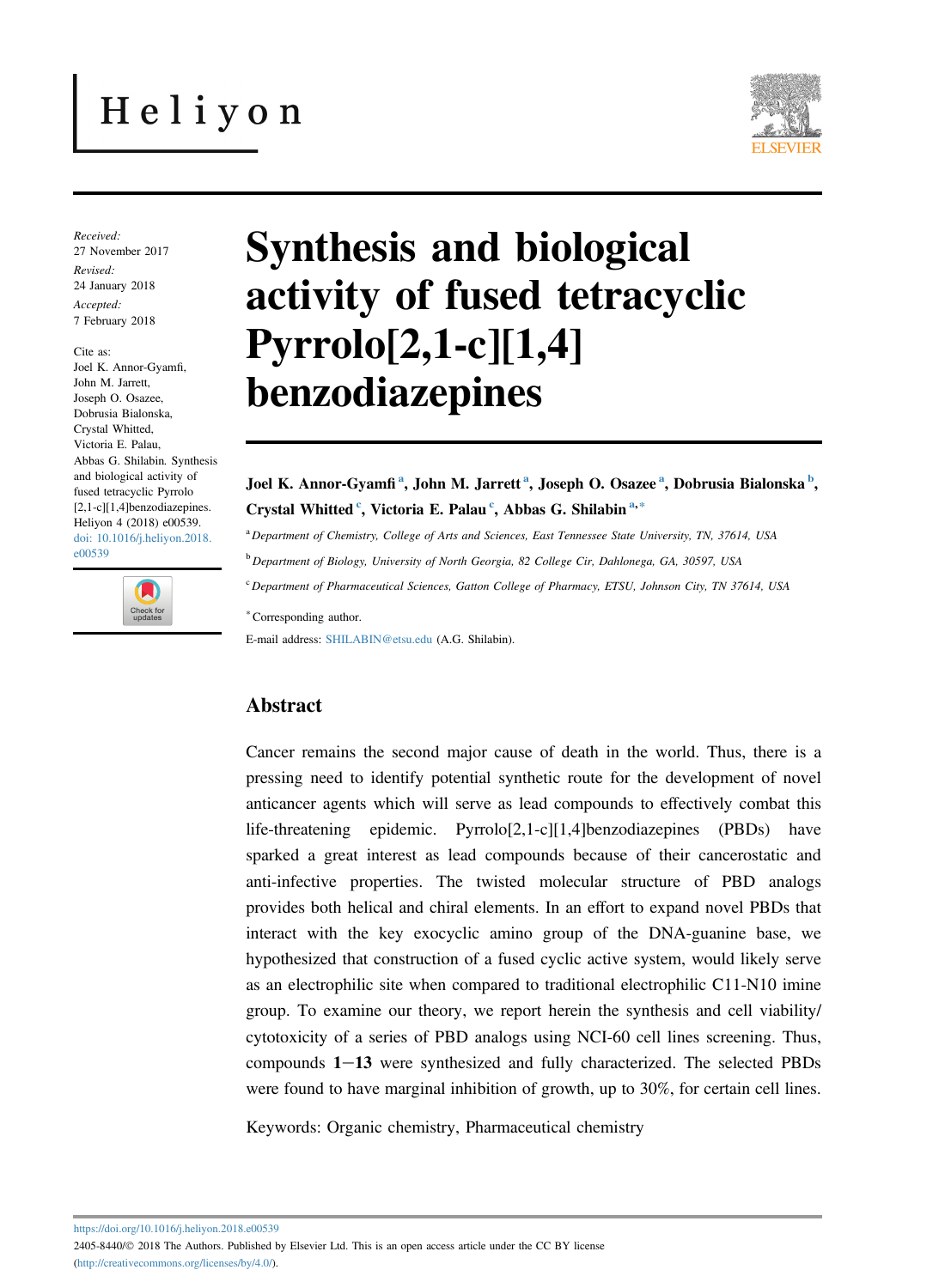#### 1. Introduction

Naturally occurring pyrrolobenzodiazepines (PBDs) were first discovered in the cell cultures of the Streptomyces species in the 1960s [\[1\].](#page-18-0) The first PBD molecule to be separated and characterized was anthramycin [\[2\]](#page-18-0). Since then, a number of naturally occurring PBDs have been isolated from the Streptomyces sp. which include sibiromycin and tomaymycin, among others [[3,](#page-18-0) [4](#page-18-0)]. It is presumed that the PBD molecules were evolved by the Streptomyces species as a form of chemical defense; however, scientists have made use of their antibiotic properties for the treatment of cancer.

To date, thirteen natural PBD structures have been isolated from the Streptomyces species (Fig. 1) [\[5\]](#page-18-0). Of the thirteen PBD products that have been isolated, both anthramycin and sibiromycin were shown to have broad spectrum anti-tumor activity invitro and as a result, they have been tested clinically. Anthramycin particularly was found to have significant cytotoxicity against gastrointestinal, breast cancers, lym-phomas and sarcomas without having significantly side effects towards red blood cells; however, due to its cardiotoxicity, anthramycin's clinical use was limited [\[6](#page-19-0), [7\]](#page-19-0).

Pyrrolobenzodiazepines are defined by their tricyclic structure, which is composed of an aromatic A-ring, a 1,4-diazepin-5-one B-ring, and a pyrrolidine C-ring. The PBD compounds differ from one another by the location and type of substituent groups on all three rings. The C-11a carbon has an S-configuration, which gives the molecules a right-handed twist. In addition to their right handed-twist, it is important to note that the natural PBDs can exist in three interchangeable forms at their N10-C11 position: imine, carbinolamine, and carbinolamine methyl ether [\[8\]](#page-19-0). The choice of solvent most certainly has an effect on which form exists in solution. However, the three interconvertible forms are normally considered to be equivalent. In all cases, the C11 position of the PBDs is electrophilic [[9,](#page-19-0) [10](#page-19-0)].



Fig. 1. Naturally occurring PBDs and their synthetic analogs.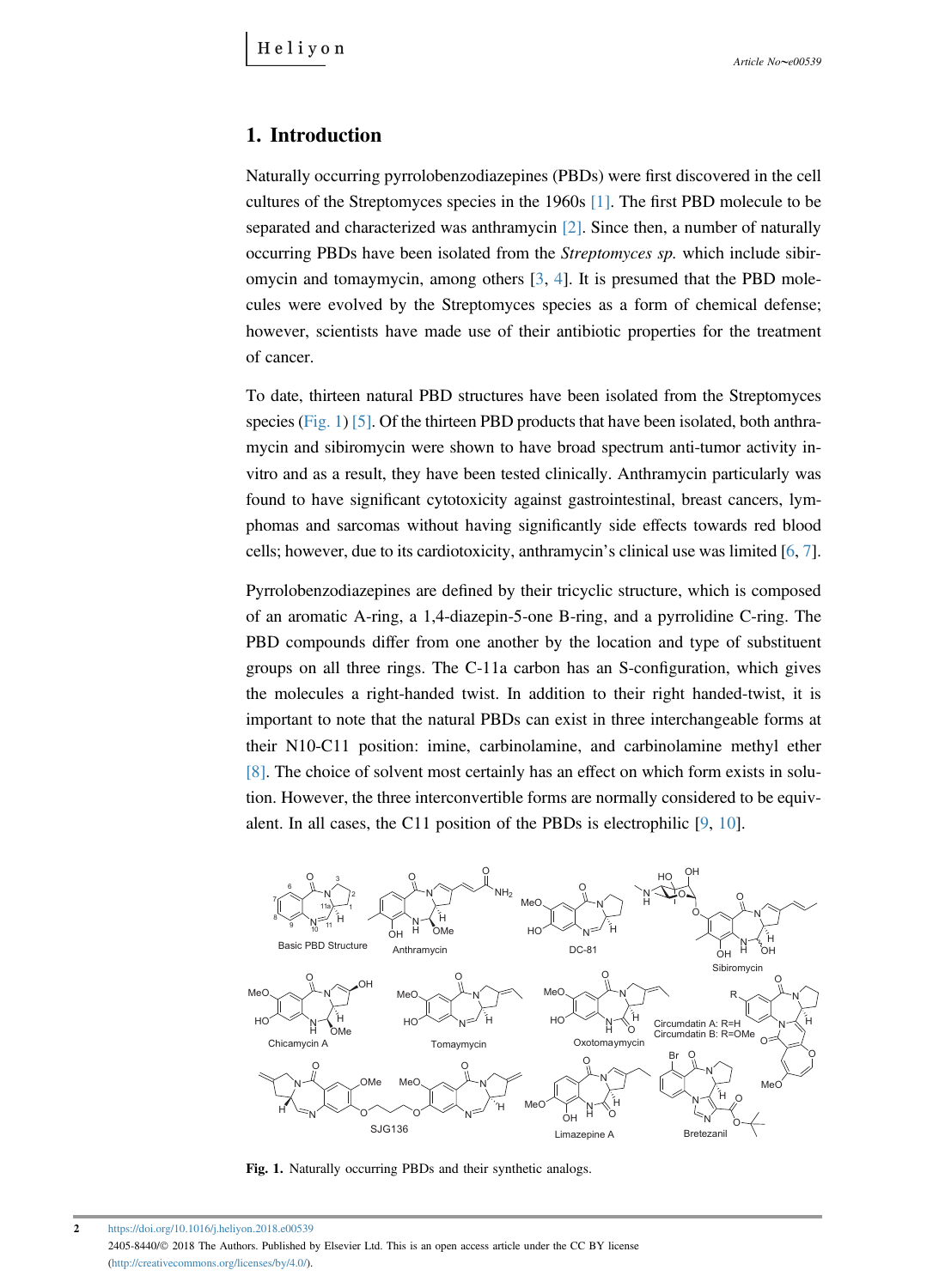PBDs have an S-configuration at carbon C11a which gives the molecules a righthanded twist. This right-handed twist allows the PBDs to fit snugly within the DNA double helix, enabling them to interact with the minor groove. In fact, a synthetic PBD with R-configuration at C11a was shown to lack DNA binding affinity and *in vitro* cytotoxicity. In combination with the right-handed twist of the molecules, electrophilic carbon atom at the C11 position allows the PBDs to alkylate the nucleophilic  $NH<sub>2</sub>$  group of the guanine in the minor groove of DNA. Several studies have shown that the reaction between PBDs and DNA is sequence selective, preferentially targeting  $5'$ -purine-G-purine sequences  $[11, 12]$  $[11, 12]$  $[11, 12]$ . The covalent bonds that the PBDs form to the amino group of the guanine base allows the molecules to act as an adduct that blocks biological processes such as transcription and RNA polymerase progression. The cytotoxic/antitumor activities of PBDs are attributed to these reactions.

Due to the efforts to synthesize PBDs which shared the characteristics of the relatively successful natural PBD products, a dimer by the name of SJG-136 was synthesized and was shown to be significantly cytotoxic in vitro. As a result of impressive in vitro studies, SJG136 was tested thoroughly in vivo against 10 human tumor xenografts, including but not limited to melanomas, ovarian carcinomas, breast cancer, colon cancer, and lung cancer. Due to the impressive and extensive data collected regarding SJG136's activity in pre-clinical trials, the compound entered clinical Phase I testing against advanced solid tumors in 2004. SJG-136, is presently in phase II clinical trials for treating patients with epithelial ovarian, primary peritoneal, or fallopian tube cancer. Furthermore, in the past decade there has been a growing interest in PBD dilactams where their N10-C11 amidic moiety have shown a tolerable robustness towards a number of synthetic transformations of the amide functionality to the DNA-alkylating imine as well as 5- and 6-membered fused heterocycles. Additionally, PBD dilactams and their tetracyclic analogs have presented interesting biological activity towards several different targets.

In continuation to our previous attempts to discover novel bioactive PBDs and improvement of their efficacy [[13,](#page-19-0) [14](#page-19-0), [15](#page-19-0), [16\]](#page-19-0), we became interested in the synthesis and characterization of a new class of tetracyclic PBD derivatives with fused hetero-<br>cyclic moiety. We evaluated a panel of thirteen novel PBD's for in vitro cytotoxicity using NCI-60 cell lines screening.

#### 2. Results and discussion

#### 2.1. Chemistry

The synthesis of all PBD derivatives were accomplished with the readily available basic structure of PBD natural product  $(1)$  (from *Isatis indigotica* [\[17\]](#page-19-0)) used as the starting material.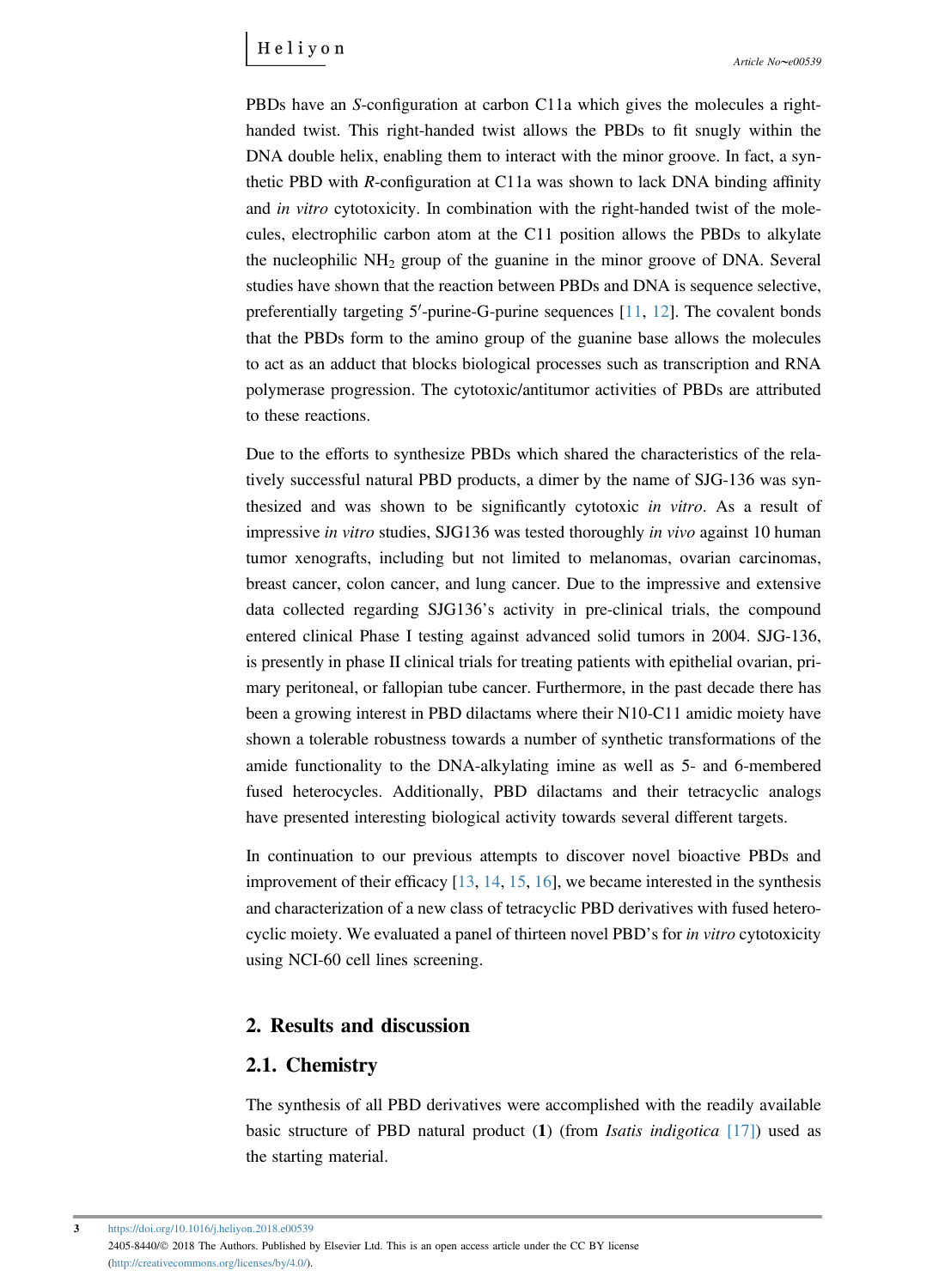As depicted in the synthesis plan (Fig. 2), the cyclocondensation of equimolar mixture of L-proline and isatoic anhydride in DMF at  $155 \text{ °C}$  [[18,](#page-20-0) [19\]](#page-20-0) by a standard protocol afforded dilactam 1 which was recrystallized from a 10:1 v/v mixture of acetone and DMF to obtain compound 1 as off white crystals. Thionation of com-pound <sup>1</sup> with 0.5 equiv Lawesson's reagent in THF at room temperature afforded thiolactam 2 [[13](#page-19-0), [20\]](#page-20-0).

Catalytic amination of thiolactam  $2$  using *n*-propylamine in the presence of mercuric(II)chloride as catalyst afforded compound 3 after being recrystallized from nitromethane. In the solid state, compound 3 exists as the exocyclic imine in the Z configuration, as evidenced by a single crystal X-ray analysis of a N-phenylimino analog [\[21\].](#page-20-0) The bond length of the C=N bond was determined to be shorter the  $N(10) - C(11)$  distance. The cyclization of compound 3 with bis  $(2,4,6$ trichlorophenyl)-2-phenylmalonate at 190  $^{\circ}$ C using a *zincke* apparatus was performed under neat conditions to yield the pyrimidine-annulated PBD 4. Cyclization reactions of  $N, N'$ -disubstituted amidines with bis- $(2, 4, 6$ -trichlorophenyl)-2phenylmalonates have generally been shown to result in the formation of pyridinium-4-olates. The loss of two molecules of trichlorophenol through a ketene intermediate during ring closure is thought to be one of the possible mechanistic explanations for the syntheses of these compounds [[20,](#page-20-0) [21](#page-20-0)].

A standard protocol was followed for the treatment of 2 with hydrazine monohydrate in ethanol at room temperature to afford compound 7 in a quantitative yield which was further used as the main precursor for the syntheses of triazole-3-one 8 and



87.0%; (c) n-propylamine, HgCl<sub>2</sub>, rx, 1h, 88%; (d) bis(2,4,6-trichlorophenyl)-2-phenylmalonate, 190 °C, 10 min, 75%; (e) NH<sub>3</sub>(g)(anhy.), HgCl<sub>2</sub>, THF, rx, 1h, 86% (f) bis(2,4,6-trichlorophenyl)-2phenylmalonate,  $170-180$  °C,  $10 \text{ min}$ ,  $63\%$ ; (g)  $N_2H_4.H_2O$  (98%), EtOH(abs.), rt,  $15h$ , 99.0%; (h) CDI, dioxane (anhy.), reflux, 24h, 99.0%; (i) TDI, dioxane (anhy.), rx, 24h, 80.0%; (j) NH2OH.HCl, K<sub>2</sub>CO<sub>3</sub>, ethanol, rt, 24h, 82%; (k) CDI, dioxane, rx, 12h, 88%/TDI, dioxane, rx, 12h, 90%; (l)  $\alpha$ -bromoacetyl chloride, THF, rt, under  $N_2(g)$ , 15h, 75%. CDI: 1,1'-carbonyldiimidazole, TDI: 1,1'thiocarbonyldiimidazole.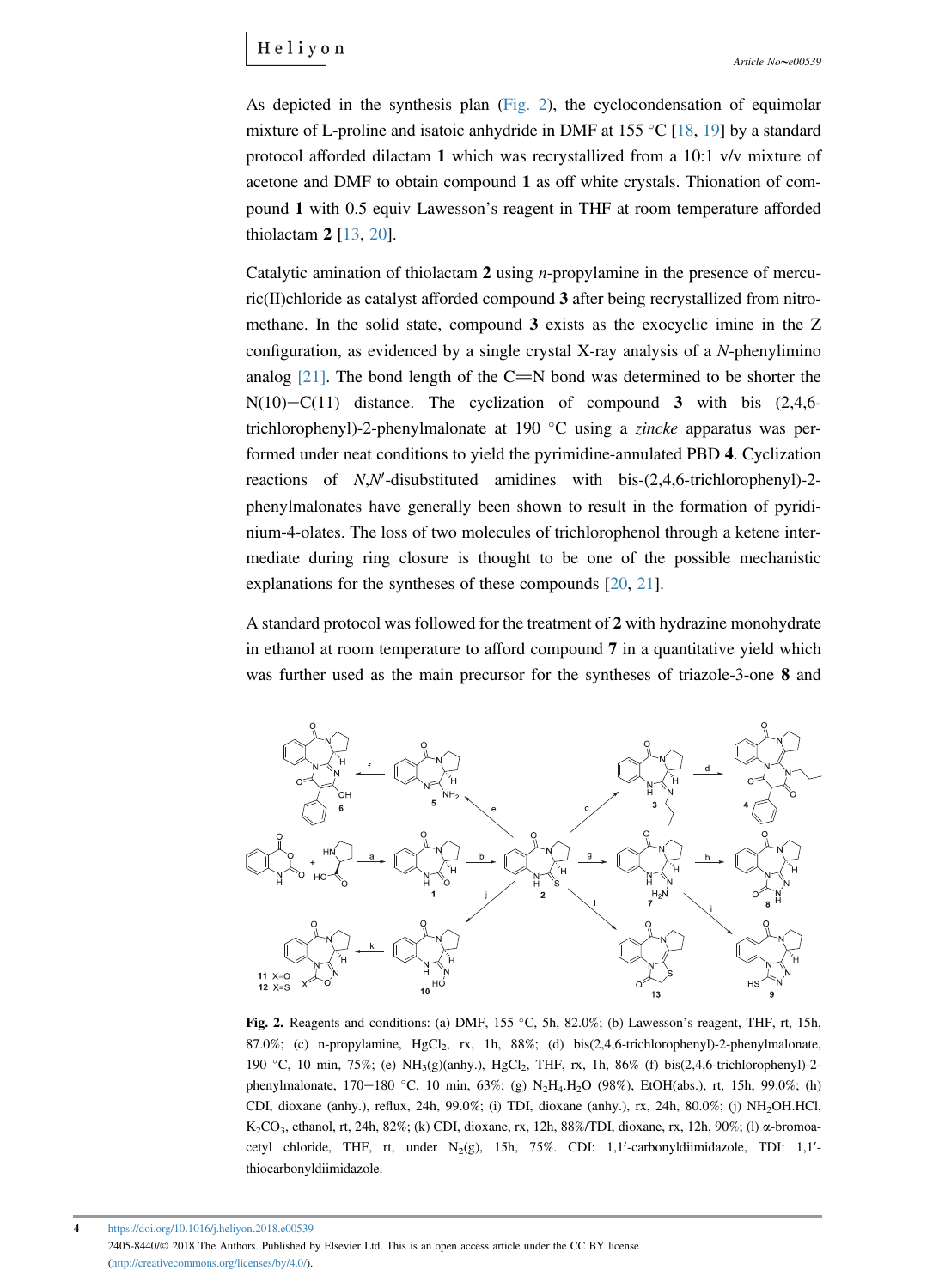mercapto-triazole 9 PBDs  $[22]$ . Carbonylation of 7 with 1,1'-carbonyldiimidazole (CDI) in dioxane under reflux resulted in the formation of 8. Upon further purification by flash chromatography on silica gel column, pure 8 was formed as white crystals. Likewise, treatment of 7 with thiocarbonyldiimidazole (TDI) in dioxane under reflux produced 9. Purification of crude product was performed on a silica gel column chromatography to yield pure 9 as yellow solid. Recrystallization from methanol afforded yellow single crystals in 80% overall yield. In contrast to the carbonylation of 7, inspection of spectral data clearly revealed that thionylation of the substrate with TDI generated an aromatic triazole ring system with a thiol substitution (9) instead of a thionyl compound [\[22\].](#page-20-0) This observation is dedicated to the low electronegativity and larger atomic size of sulphur which consequently leads to the construction of an aromatic tautomer.

The synthetic procedure for compound 10 was optimized with some modification to the protocol previously reported by Rekowski *et al.* and Bartsch *et al.* Treatment of compound 2 with hydroxylamine hydrochloride under basic conditions led to the formation of 10, which in turn was purified by recrystallization from nitromethane to give pure 10 as yellow needle-like crystals [[23,](#page-20-0) [24\]](#page-20-0). Our experience showed that the use of  $K_2CO_3$  as a relatively milder base rather than reported trimethylamine, significantly increased the reaction yield up to 94%. A possible explanation for this observation could be the ability of the  $K_2CO_3$  to effectively neutralize the HCl and the gradual accessibility of hydroxylamine to attack by the electrophilic thionyl carbon in 2.

Compound 10 was further used as the main precursor for the synthesis of oxadiazole-3-one 11 and oxadiazole-3-thione 12 by respective carbonylation and thiocarbonylation reactions [[23,](#page-20-0) [24](#page-20-0)]. A slight modification was made to the reported protocol to develop more efficient syntheses of 11 and 12. Treatment of 10 with CDI and TDI under reflux in anhydrous dioxane for 12 hours afforded 11 and 12 in 88% and 90% yield, respectively. According to the literature, both reactions in THF under reflux for 24 hours produce their respective products in 84% yields.

#### 3. Biological activity

#### 3.1. In vitro cytotoxicity

To determine whether our PBD compounds were cytotoxic towards cancer cells, nine PBD analogs were selected for the single-dose in vitro cytotoxicity using a panel of NCI-60 cell lines as part of Developmental Therapeutics Program (DTP) at the National Cancer Institute [\(Table 1\)](#page-7-0). Compounds that selected for the NCI-60 cell screening were tested at a single concentration of 10  $\mu$ M. All the compounds showed some non-selective growth inhibition on T-47D breast cell line ranging from 6.7 to 12.7%. Interestingly, PBDs 3 and 4 were displayed their highest inhibition on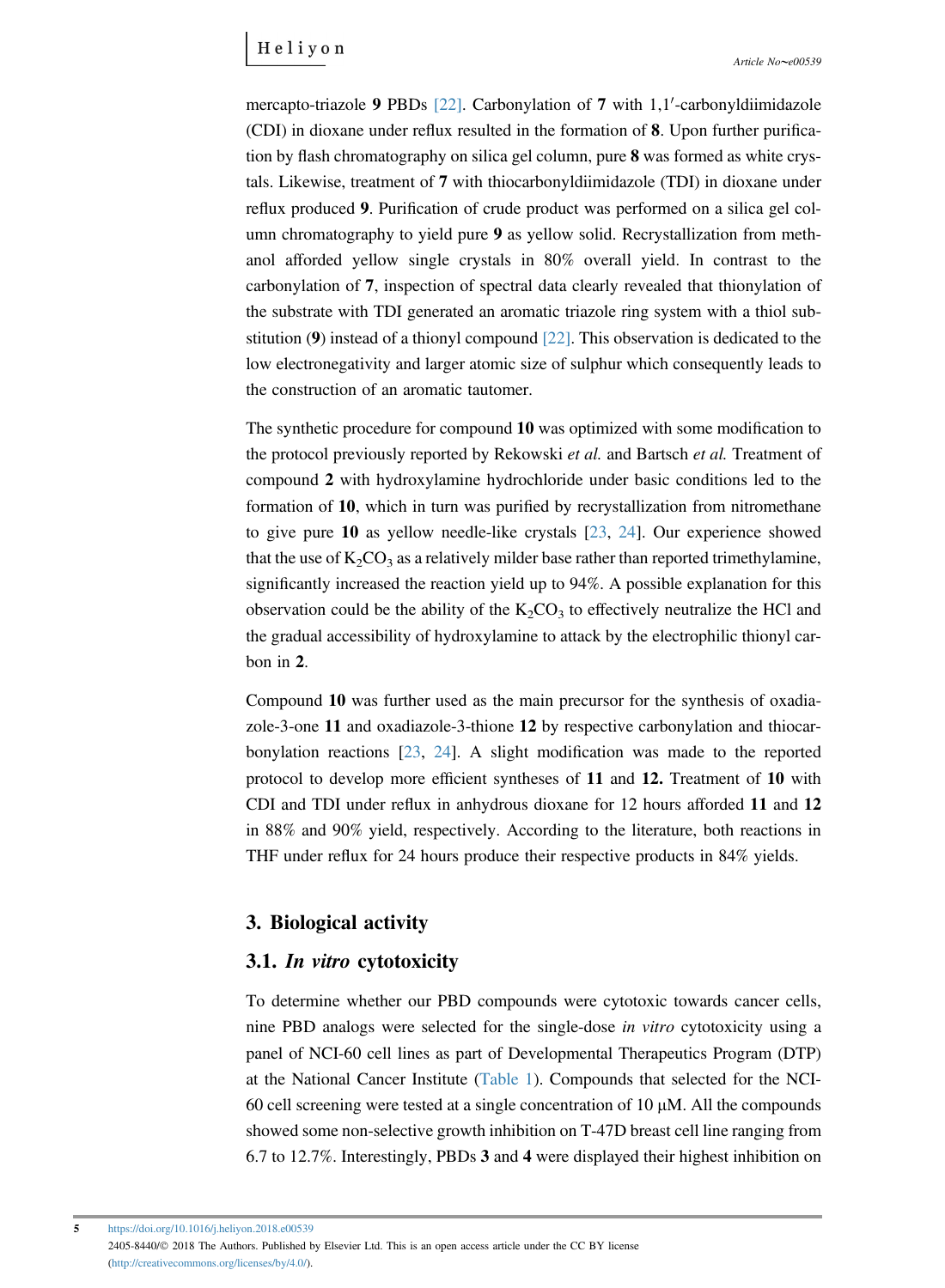| Cancer        | <b>Cell line</b>   | <b>PBD Compounds-Growth Percent</b> |        |        |        |        |        |        |        |        |
|---------------|--------------------|-------------------------------------|--------|--------|--------|--------|--------|--------|--------|--------|
|               |                    | 3                                   | 4      | 5      | 6      | 8      | 10     | 11     | 12     | 13     |
| Leukemia      | $HL-60(TB)$        | 101.38                              | 103.22 | 103.05 | 101.26 | 101.25 | 90.92  | 103    | 94.58  | 87.83  |
|               | <b>SR</b>          | 102.79                              | 103.91 | 95.32  | 103.31 | 92.26  | 99.34  | 103.8  | 91.96  | 101.39 |
| <b>NSCL</b>   | <b>HOP-62</b>      | 101.62                              | 89.44  | 84.60  | 90.25  | 77.32  | 91.39  | 80.34  | 92.91  | 87.54  |
|               | <b>NCI-H522</b>    | 84.29                               | 77.82  | 83.64  | 78.63  | 76.35  | 79.92  | 90.49  | 76.82  | 81.50  |
| Colon         | HCT-116            | 100.33                              | 96.01  | 96.12  | 99.44  | 98.34  | 98.34  | 101.09 | 95.49  | 88.64  |
|               | HT29               | 97.57                               | 99.46  | 101.60 | 95.26  | 98.65  | 94.64  | 95.04  | 99.63  | 91.31  |
| <b>CNS</b>    | $SNB-75$           | 77.68                               | 87.15  | 83.05  | 84.45  | 88.78  | 93.52  | 89.29  | 90.43  | 85.08  |
|               | U251               | 98.25                               | 99.23  | 91.64  | 98.40  | 95.70  | 96.42  | 96.22  | 95.79  | 96.22  |
| Melanoma      | SKMEL-2            | 95.73                               | 91.26  | 96.42  | 96.80  | 90.48  | 91.71  | 97.71  | 82.08  | 94.75  |
|               | MALME-3M           | 92.15                               | 95.68  | 97.19  | 94.85  | 88.95  | 95.21  | 83.85  | 98.70  | 100.22 |
| Ovarian       | <b>NCI/ADR-RES</b> | 97.24                               | 95.76  | 102.94 | 95.62  | 104.82 | 100.80 | 99.31  | 104.39 | 100.73 |
|               | $SK-OV-3$          | 103.74                              | 98.55  | 95.20  | 106.55 | 88.06  | 101.62 | 88.46  | 92.95  | 90.84  |
| Renal         | $UO-31$            | 85.88                               | 83.90  | 78.66  | 71.55  | 89.20  | 86.24  | 88.38  | 87.04  | 80.50  |
|               | $TK-10$            | 92.55                               | 94.15  | 94.62  | 90.33  | 96.45  | 92.33  | 95.19  | 96.05  | 98.39  |
| Prostate      | $PC-3$             | 98.28                               | 95.79  | 89.08  | 90.37  | 95.76  | 95.37  | 97.71  | 90.70  | 88.45  |
| <b>Breast</b> | <b>T-47D</b>       | 88.30                               | 88.54  | 89.48  | 91.74  | 83.60  | 92.91  | 93.26  | 91.42  | 87.23  |
|               | <b>HS 578T</b>     | 94.34                               | 98.16  | 92.43  | 94.98  | 96.69  | 99.98  | 98.31  | 96.79  | 94.58  |

<span id="page-7-0"></span>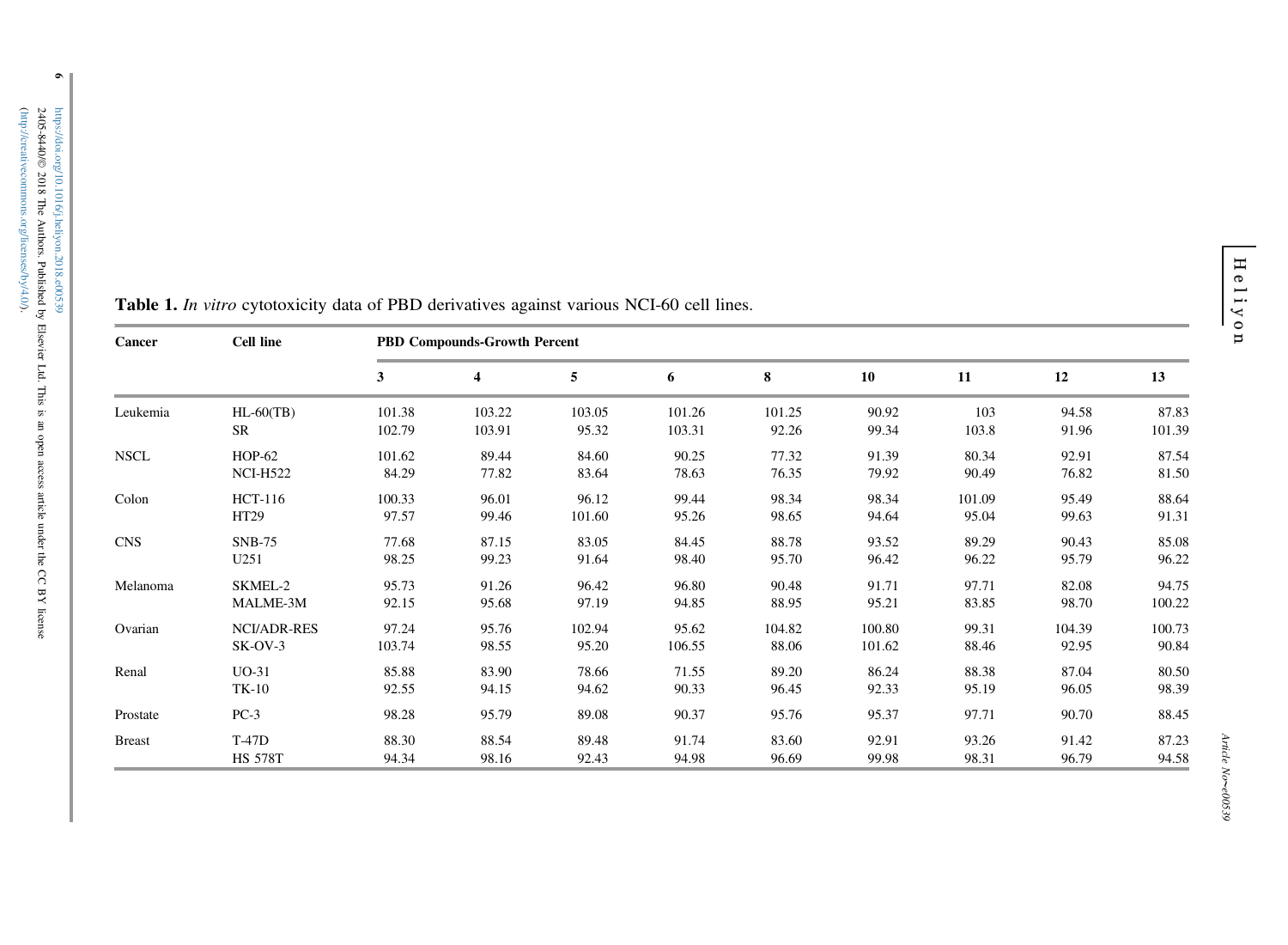<span id="page-8-0"></span>SNB-75 (CNS) (22.3%) and NCI-H522 (NSCL) (22.2%), respectively. Growth of the NCI-H522 cell line was inhibited by all the PBDs ranging from 9.5% to 23.7%. All nine PBDs inhibited growth on the renal cell line, UO-31, ranging from 10.8% to 28.5%. Overall the best inhibition activity was exhibited by PBD 6 which acts on the renal UO-31 cell line with  $28.5\%$  growth inhibition.

#### 3.2. MTT cell viability test

To further examine our preliminary cytotoxicity results from NCI-60 cell lines in higher concentrations, the MTT in house assay was used for the selected cell lines. Similar results were obtained in agreement with the NCI-60 cell lines (Fig. 3). The PBD compounds were dosed at  $100 \mu M$ , and allowed to incubate for 48 hours. Based on the previously reported works, the preferred cell lines that were used for the MTT assay were breast (SK-BR-3, MCF-7), colon (CaCo-2, HCT 116), melanoma (SKMEL-2), and pancreatic (Mia Paca) cell lines. Unlike other biological activity assays, we did not have access to the reference compound (positive control) for in vitro cytotoxicity/cell viability tests. Basically we cannot use the commercially available anti-cancer drugs because they possess a different target than BPD derived compounds. The only available potent antitumor agents are natural products such as anthramycin, tomaymycin, and sibiromycin which are either very expensive to purchase or too complicated to synthesize.

The results show that nearly all of the novel PBD compounds, except for compound 13, reduced the cell viability of MCF-7 cells by roughly up to 27% (Fig. 3). In contrast, virtually none of the PBD analogs, with the exception of compounds 1 and 10, had an anti-proliferative effect on the SKMEL-2 cell line. Additionally, all compounds that were tested on HCT-116 and Mia Paca showed no cytotoxic effects. The PBD 1 showed a decrease in cell viability for the SKBR-3, MCF-7, SKMEL-2, and CaCo 2 cell lines; however, the PBD dilactam showed no cytotoxicity towards HCT 116 or Mia Paca. The greatest amount of cytotoxicity for compound 1 was a reduction of cell viability by 20.3% and 20.1% for both MCF-7 and SKMEL-2 cell lines,



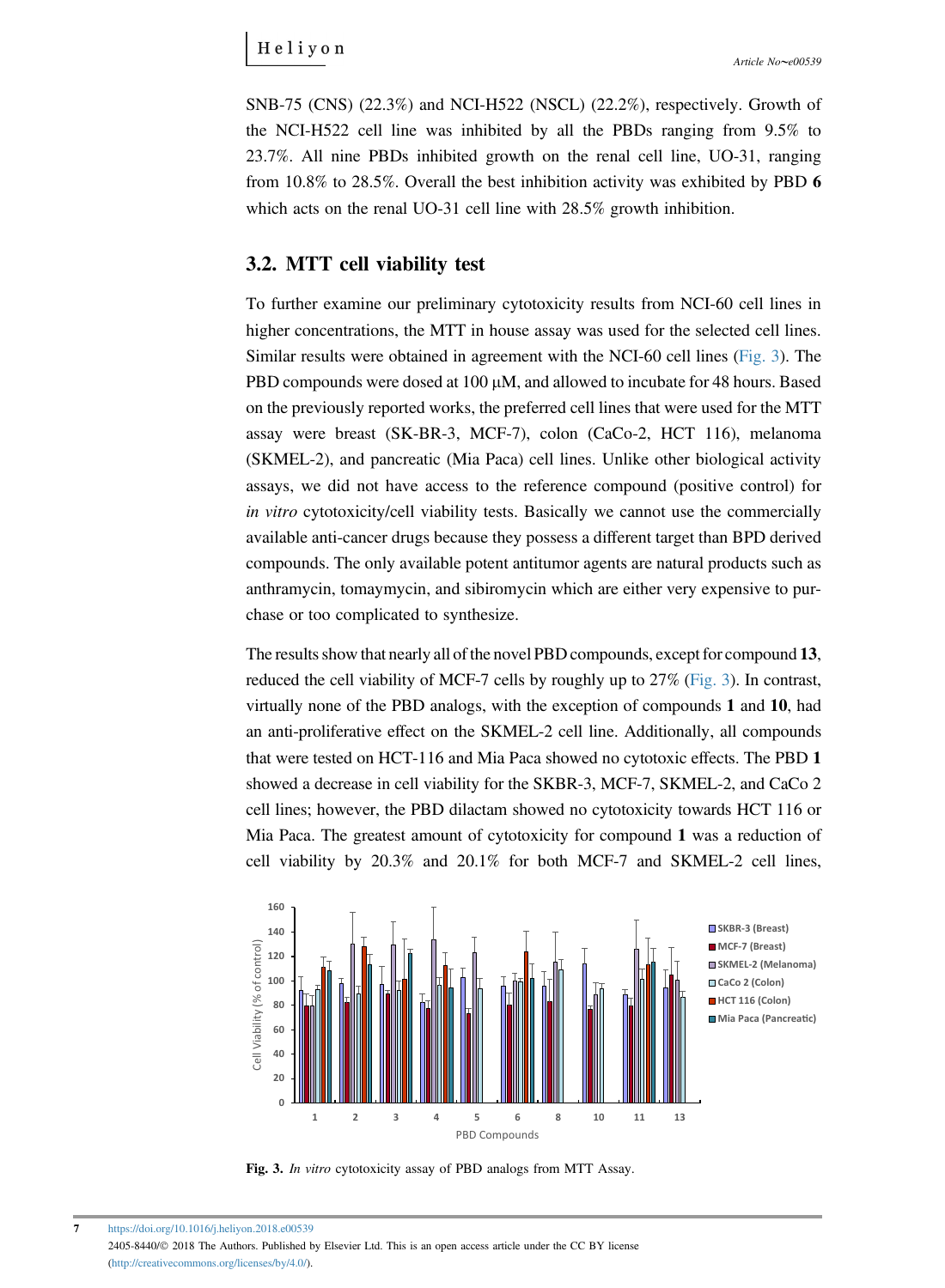respectively. PBD 2 showed a clear reduction of cell viability for MCF-7 and CaCo 2, while having the greatest amount of anti-proliferative effects on the MCF-7 cell line (17.7%). However, PBD 2 did not noticeably decrease the cell viability of cell lines SKBR-3, SKMEL-2, HCT 116, or Mia Paca. PBD 3 had a relatively low effect on the cell viabilities of MCF-7 (10.4%) and CaCo 2 (7.5%) cells, while had no negative effect on the cell growth of SKBR-3, Mia Paca, SKMEL 2, and HCT 116 cell lines. PBD 4 had a noticeable effect on the cell viabilities of SKBR-3 (17.3%) and MCF-7 (22.5%). However, PBD 4 had no negative effects on the cell growth of SKMEL-2, CaCo 2, HCT 116, or Mia Paca cell lines. PBD 5 showed the highest growth inhibition against MCF-7 cell line (26.4%) when compared with other tested analogs. PBD 5 had no negative affect on the cell viability of SKBR-3, SKMEL-2, and CaCo 2. PBDs 6 and 8 displayed some reduction in the cell viability of SKMEL-2 with values of 19.9% and 17.0%, respectively. PBDs 10 and 11 showed their highest inhibition activity versus SKMEL-2 breast cell line with 13.0% and 10.5%, respectively. PBD 13 had a selective anti-proliferative effect on CaCo 2 cell line (13.6%).

#### 4. Conclusion

To synthesize PBDs  $1-13$  with side chain functionality at C11-N10 imino group, we either employed a new approach or developed a shorter and more efficient syntheses than those previously reported. The novel synthetic PBD's evaluated in this study demonstrated a range of biological activities similar to what has been described for the various naturally occurring PBDs. Among these activities, we saw a promising specificity when assaying the cytotoxic activity of nine of the synthesized PBDs where all showed some inhibition of growth on the renal cell line UO-31 with PBD 6 showing the greatest efficacy. PBD 8 also showed inhibition of growth in both the HOP-62 and NCI-H522 cell lines. Additional investigation of the cell viability/cytotoxicity of these compounds, as well as development of derivatives of the studied PBDs, is in progress.

#### 5. Experimental

General Experimental Procedures. All reactions proceeded from the commercially available L-proline and isatoic anhydride. Unless otherwise stated, all reagents and solvents were obtained from commercial vendors and utilized without further purification. <sup>1</sup>H NMR, <sup>13</sup>C NMR, GC-MS and IR spectroscopy were the techniques used for the characterization of the synthesized compounds. JEOL-NMR Eclipse-400 MHz spectrophotometer provided all NMR data and spectra. The high frequency position conversion gave the different chemical shifts of all peaks in parts per million (ppm) with the coupling constants value (J) reported in Hz. The splitting patterns of resonance were also described as follows: singlet (s), doublet (d), doublet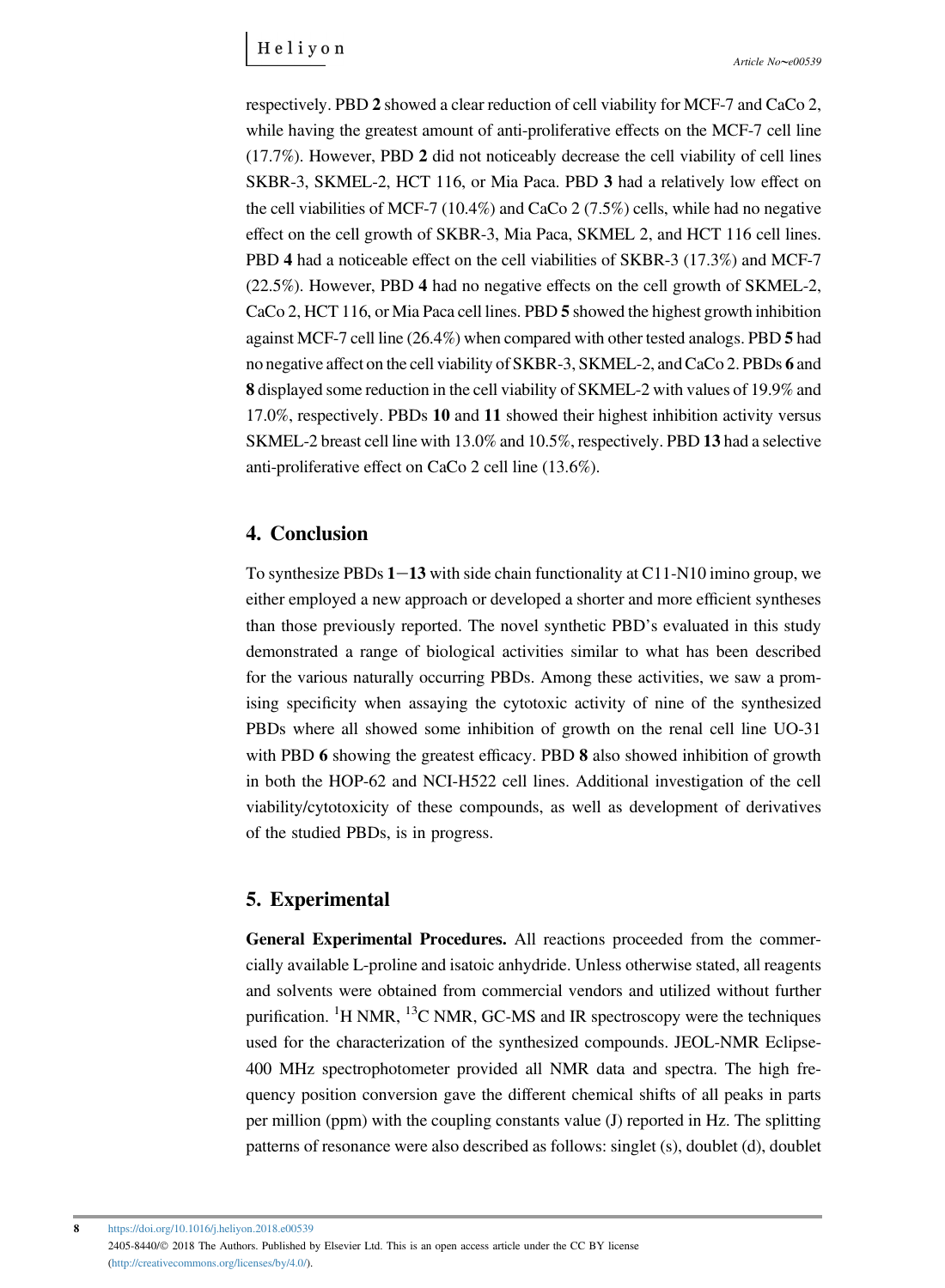of doublet (dd), doublet of doublet of doublet (ddd), triplet (t), quartet (q), and multiplet (m). Genesis II FT-IR spectrometer was also used for all IR spectra. Cambridge Melt-Temp device provided melting point readings but without correction for the synthesized compounds. Shimadzu GC-MS 2010 System provided the relative abundances of the smaller ion fragments from the molecular ion of all compounds. Other common chromatographic techniques such as thin layer chromatography and column chromatography were also employed in the purification of all synthesized compounds. Compounds 5 and 6 were synthesized according to previously reported methods [\[15\].](#page-19-0)

 $(S)-1,2,3,11a-tetrahydro-5H-benzo[e]pyrrolo[1,2-a][1,4]$  diazepine-5,11(10H)dione (1). Dilactam (1) was synthesized according to the previously reported methods with some modifications [\[17\].](#page-19-0) A suspension of isotaic anhydride (10.0 g, 61.34 mmol) and L-proline  $(7.06 \text{ g}, 61.34 \text{ mmol})$  in N,N-dimethylformamide (DMF) (50 mL) was heated to 155  $\degree$ C for 5 h. After cooling to room temperature, the solvent was removed in vacuo and the residue was taken up in water. The precipitate was collected and dried to give an off-white solid. Recrystallization from Acetone/DMF (10:1 v/v) afforded 10.87 g (82%) of pure compound 1 as off-white crystals. Yield: 82.0%; m.p: 223–225 °C;  $[\alpha]_D^{25} = +512$ ° (c 0.5, MeOH); <sup>1</sup>H-NMR (400 MHz, DMSO-d6):  $\delta = 1.80$  (d,  $J = 9.9$  Hz, 1H), 1.85–2.07 (m, 2H),  $3.39 - 3.52$  (m, 1H),  $3.51 - 3.67$  (m, 1H),  $4.02 - 4.21$  (m, 1H),  $7.07 - 7.17$  (m, 1H), 7.17-7.27 (m, 1H), 7.51 (ddd,  $J = 8.6, 6.8, 1.3$  Hz, 1H), 7.78 (dd,  $J = 7.9, 1.6$ Hz, 1H), 10.52 (s, 1H); <sup>13</sup>C-NMR (100 MHz, DMSO-d6):  $\delta = 23.6$  (C-2), 26.3 (C-1), 47.4 (C-3), 56.8 (C-11a), 121.8, 124.4, 127.1, 130.8, 132.6, 136.9, 165.0 (CO), 171.3 (CO); IR (KBr)  $\tilde{v}$  (cm<sup>-1</sup>) = 3222 (N-H), 3206, 2955, 2918, 2850, 1691 (C=O), 1680 (C=O), 1621, 1551, 1536, 1479, 1443, 1412, 1385, 1285, 1259, 1179, 759, 701, 615; GC-MS (70 eV) m/z (%): 216 (10) [M+], 119 (14), 92 (20), 70 (100), 64 (10); HRMS m/z calcd for  $C_{12}H_{13}N_2O_2$  [M+H]<sup>+</sup> 217.0977, found 217.0982.

 $(S)-11$ -thioxo-1,2,3,10,11,11a-hexahydro-5H-benzo[e]pyrrolo  $[1,2-a][1,4]$ diaze $pin-5-one$  (2). A mixture of compound 1 (21.60 g, 100 mmol) and Lawesson's reagent (20.2 g, 50 mmol) in THF (400 mL) was stirred over night at room temperature. Evaporation of solvent in vacuo gave a crude solid yellow residue. The solid was washed with toluene and further washed with cold toluene to afford 20.2 g  $(87%)$  of pure compound 2 as yellow solid [\[17\].](#page-19-0) Yield: 87.0%; m.p: 272–274 °C;  $[\alpha]_D^{25} = +762$ ° (c 0.5, CHCl<sub>3</sub>); <sup>1</sup>H-NMR (400 MHz, DMSO-d6):  $\delta$  = 1.83-1.98 (m, 1H), 1.98-2.15 (m, 2H), 2.88 (d,  $J$  = 5.9 Hz, 1H), 3.31–3.51 (m, 3H), 3.53–3.60 (m, 1H), 4.28 (d,  $J = 6.2$  Hz, 1H), 7.29 (d,  $J =$ 8.1 Hz, 1H),  $7.32-7.39$  (m, 1H),  $7.58$  (td,  $J = 7.7$ , 1.2 Hz, 1H), 7.83 (dd,  $J =$ 7.7, 1.5 Hz, 1H); <sup>13</sup>C-NMR (100 MHz, DMSO-d6):  $\delta = 23.2$  (C-2), 29.5 (C-1), 47.4 (C-3), 60.3 (C-11a), 122.3, 126.2, 128.3, 130.8, 132.7, 137.0, 164.7 (CO), 202.5 (CS); IR (KBr)  $\tilde{v}$  (cm<sup>-1</sup>) = 3125 (N-H), 3094, 3063, 3024, 2974, 1620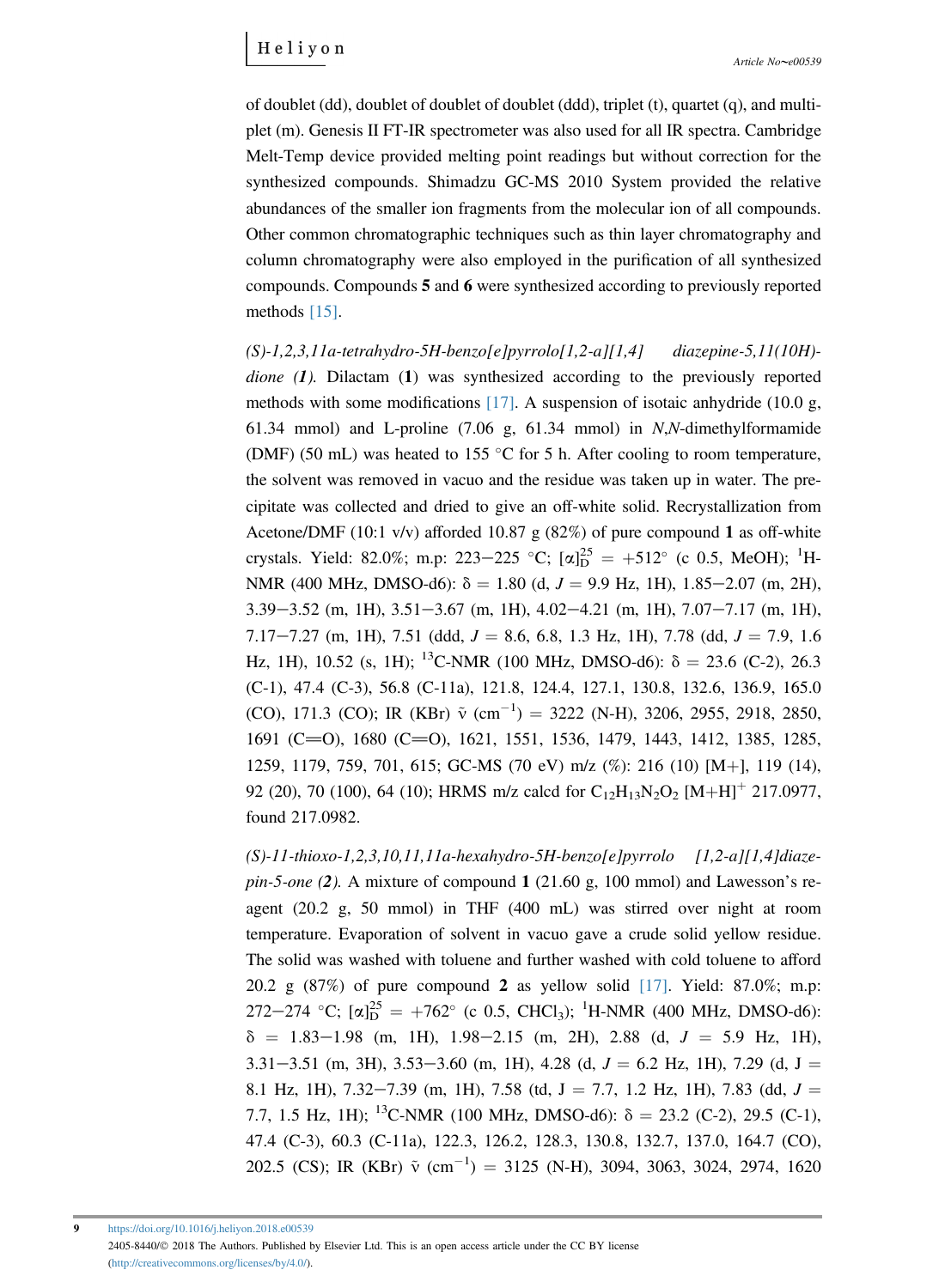(C=O), 1579, 1523, 1478, 1452, 1418, 1381, 1272, 1193, 1166, 1145, 1103, 1069, 1055, 887, 833, 817, 786, 755, 695, 664, 625; GC-MS (70 eV) m/z (%): 232 (7) [M+], 108 (6), 70 (100), 68 (6); HRMS m/z calcd for  $C_{12}H_{13}N_2OS$  [M+H]<sup>+</sup> 233.0749, found 233.0737.

 $(S,Z)-11$ -(propylimino)-1,2,3,10,11,11a-hexahydro-5H-benzo[e]pyrrolo[1,2-a]  $[1.4]$ diazepin-5-one (3). To a stirred suspension of compound 2 (5.80 g, 25.0 mmol) and propylamine (20 mL) was added  $HgCl_2$  (7.14 g, 26.25 mmol) at 60 °C. The mixture was stirred for further 1 h at this temperature. After cooling to room temperature, the mixture was filtered through a plug of celite and eluted with dichlorome-thane (CH<sub>2</sub>Cl<sub>2</sub>) [\[13\]](#page-19-0). The filtrate was washed with saturated  $Na<sub>2</sub>S<sub>2</sub>O<sub>3</sub>$  and after extraction with  $CH<sub>2</sub>Cl<sub>2</sub>$ , the combined organic layers were dried over magnesium sulfate  $(MgSO<sub>4</sub>)$ , filtered, and the solvent and excess amine were evaporated under reduced pressure. The crude solid was purified by recrystallization in nitromethane to afford 5.64 g of pure compound 3 as colorless crystals. Yield: 88.0%; m.p: 159–161 °C;  $[\alpha]_D^{25} = +1106$ ° (c 0.5, CHCl<sub>3</sub>); <sup>1</sup>H-NMR (400 MHz, CDCl<sub>3</sub>):  $\delta =$ 0.98 (t,  $J = 7.5$  Hz, 3H), 1.48–1.72 (m, 2H), 2.03 (q,  $J = 8.9$  Hz, 1H), 2.12 (d, J  $= 7.0$  Hz, 1H), 2.18–2.29 (m, 2H), 3.38 (d,  $J = 4.8$  Hz, 2H), 3.50–3.64 (m, 1H),  $3.82-3.93$  (m, 1H),  $4.03$  (t,  $J = 4.9$  Hz, 1H),  $4.69$  (s, 1H),  $7.02-7.13$  (m, 2H), 7.38 (ddd,  $J = 8.6, 6.8, 1.3$  Hz, 1H), 7.92 (dd,  $J = 7.7, 1.5$  Hz, 1H);  $^{13}$ C-NMR (100 MHz, CDCl<sub>3</sub>):  $\delta = 11.7$  (CH<sub>3</sub>), 22.3 (CH<sub>2</sub>), 23.9 (CH<sub>2</sub>), 26.8 (C-2), 43.3 (C-1), 46.5 (C-3), 54.4 (C-11a), 122.2, 126.5, 126.9, 130.1, 131.6, 146.7, 156.2 (C-N), 166.8 (CO); IR (KBr)  $\tilde{v}$  (cm<sup>-1</sup>) = 3851, 3798, 3745, 3356 (N-H), 3319 (N-H), 3287, 3061, 2941, 2880, 2815, 2359, 2328, 1826, 1791, 1731, 1605 (C=O), 1554, 1531, 1506, 1456, 1406, 1383, 1336, 1256, 1215, 1150, 1096, 1067, 1035, 991, 918, 835, 761, 703, 635; GC-MS (70 eV) m/z (%): 257 (21) [M+], 146 (23), 119 (23), 90 (21), 70 (100); HRMS m/z calcd for  $C_{15}H_{20}N_3O$  $[M+H]$ <sup>+</sup> 258.1606, found 258.1629.

3-Phenyl-1-propyl-1,12,13,14,14a,14b-hexahydro-2H,10H-benzo[e]pyrimido[2,1 c]pyrrolo[1,2-a][1,4]diazepine-2,4,10(3H)-trione (4). A mixture of 3 (1 mmol, 0.257 g) and bis(2,4,6-trichloro phenyl)-2-phenylmalonate (1 mmol, 0.539 g) was heated at 190 °C for 10 minutes in a Zincke apparatus under high vacuum. The residue was treated with diethyl ether to give a dark brown precipitate which was collected by filtration and washed with diethyl ether. Recrystallization was done in 2-propanol. Yield: 300 mg (75%) m.p.: 230–233 °C;  $[\alpha]_D^{25} = 0$ ° (c = 0.5, CHCl<sub>3</sub>); <sup>1</sup>H-NMR (400 MHz, CDCl<sub>3</sub>):  $\delta = 0.77 - 0.81$  (t,  $J = 7.3$  Hz, 3H),  $1.31-1.39$  (m, 2H),  $2.04-2.17$  (m, 1H),  $2.21-2.28$  (m, 1H),  $2.62-2.71$  (m, 1H),  $2.77-2.82$  (dd,  $J = 14.6, 6.2$  Hz, 1H),  $2.96-3.03$  (m, 1H),  $3.96-4.11$  (m, 2H),  $4.17-4.25$  (m, 1H),  $4.71$  (s, 1H),  $7.28-7.30$  (m, 2H),  $7.36-7.45$  (m, 5H), 7.54–7.59 (td,  $J = 7.8$ , 1.6 Hz, 1H), 8.02–8.04 (m, 1H); <sup>13</sup>C-NMR (100 MHz, CDCl<sub>3</sub>):  $\delta = 11.2, 20.6, 21.5, 29.6, 48.4, 49.5, 59.1, 118.0, 125.5, 127.5, 128.2,$ 128.4, 130.8, 131.3, 132.3, 133.3 (CO), 139.8 (CO), 167 (CO); IR (KBr):  $\tilde{v}$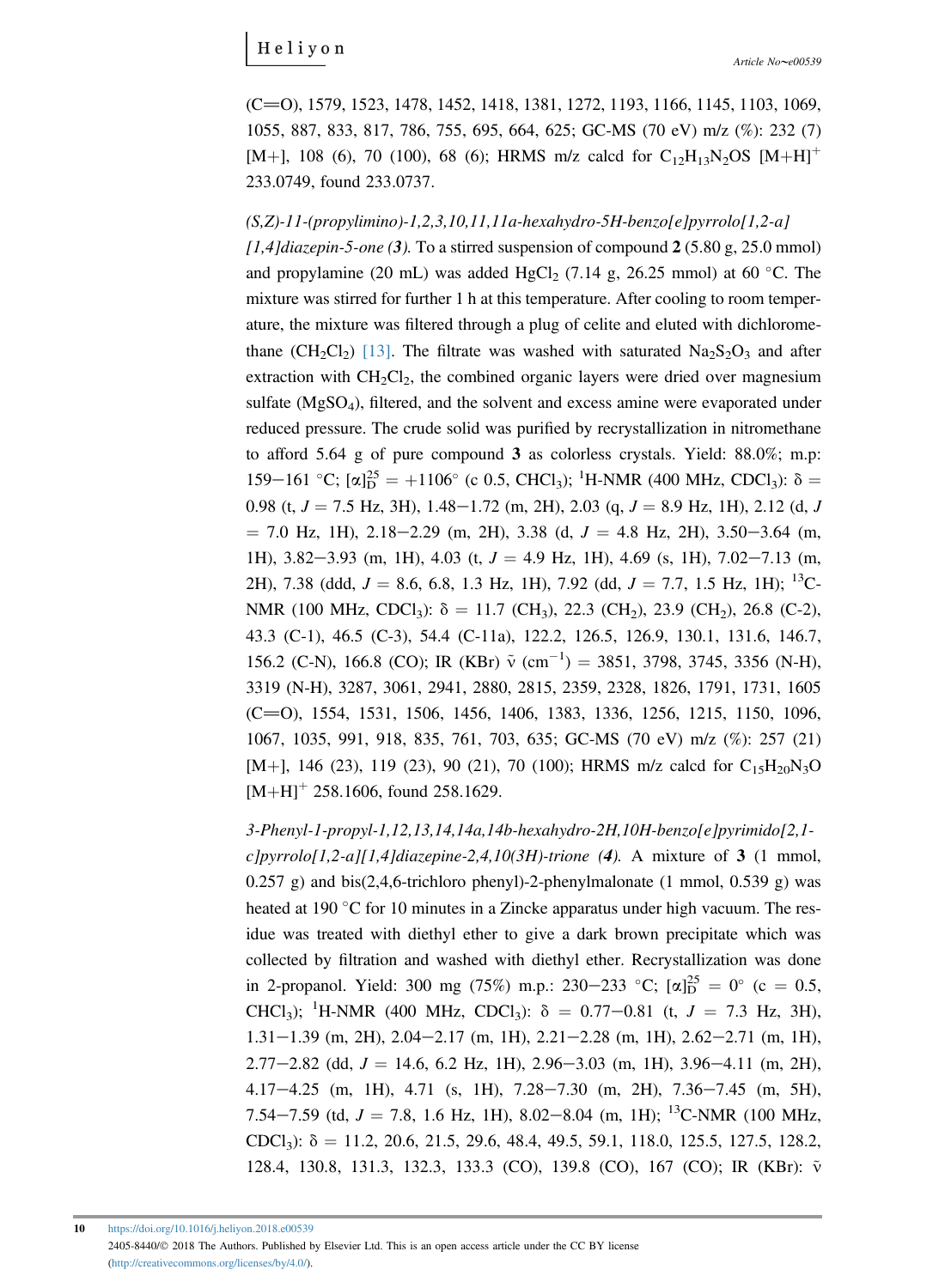$(cm<sup>-1</sup>) = 2957, 2918, 2860, 2355, 1958, 1728, 1683 (C=0), 1633 (C=0), 1576,$ 1487, 1453, 1352, 1297, 1252, 1221, 1185, 1150, 899, 800, 753, 719, 698, 665, 631; UV  $\lambda$ max (AcO): 194, 274 nm; GC-MS (70 eV) m/z (%): 401 (66) [M+], 215 (11), 187 (29), 118 (100), 90 (46); HRMS m/z calcd for  $C_{24}H_{23}N_{3}O_{3} [M+H]^{+}$  402.1812, found 402.1801.

 $(S,E)$ -11-amino-1,2,3,10,11,11a-hexahydro-5H-benzo[e]pyrrolo[1,2-a][1,4]diaze $pin-5-one$  (5). To a stirred suspension of monothiolactam 2 (1.16 g, 5.0 mmol) in anhydrous THF (50 mL) was added HgCl<sub>2</sub> (1.63 g, 6.0 mmol) and pure anhydrous ammonia was bubbled through the mixture for 1 h at  $60^{\circ}$ C. After cooling, the resulting suspension was filtered off through a pad of Celite and eluted with methanol. The solvent was evaporated under reduced pressure. The resultant solid was purified by recrystallization from anisole/methanol to afford pure colorless crystals [\[14\]](#page-19-0). Yield: 0.925 g (86%); m.p.: >235 °C (dec.);  $[\alpha]_D^{25} = +515$ ° ( $c = 0.5$  in MeOH); <sup>1</sup>H-NMR (400 MHz, DMSO-d<sub>6</sub>):  $\delta = 1.93 - 2.04$  (m, 2H), 2.10–2.19 (m, 1H), 2.43–2.59 (m, 1H),  $3.35-3.42$  (m, 1H),  $3.63-3.69$  (m, 1H),  $4.25$  (d,  $J = 7.8$  Hz, 1H),  $7.15$  (d,  $J = 7.5$ ) Hz, 1H), 7.24 (t,  $J = 7.5$  Hz, 1H), 7.30–7.72 (br s, 2H, NH<sub>2</sub>), 7.51–7.56 (m, 1H), 7.81 (dd,  $J = 7.8$ , 1.5 Hz, 1H); <sup>13</sup>C-NMR (100 MHz, DMSO-d<sub>6</sub>):  $\delta = 24.0$  (C-2), 26.7 (C-1), 47.4 (C-3), 55.1 (C-11a), 124.6, 125.1, 127.7, 131.0, 132.8, 141.3, 164.3 (C-N), 165.4 (CO); IR (KBr):  $\tilde{v}$  (cm<sup>-1</sup>) = 3356 (N-H), 3125 (N-H), 1614 (C=O), 1578, 1456, 1239; GC-MS (70 eV) m/z (%): 215 (39)  $[M^+]$ , 70 (100); HRMS m/z calcd for  $C_{12}H_{14}N_3O$  [M+H]<sup>+</sup> 216.1137, found 216.1139.

 $(S)$ -3-phenyl-1,12,13,14,14a,14b-hexahydro-2H,10H-benzo[e]pyrimido[2,1-c]pyr $rolo[1,2-a][1,4] dia zepine-2,4,10(3H)-trione (6)$ . A mixture of 5 (1 mmol, 0.215 g) and bis(2,4,6-trichlorophenyl) 2-phenylmalonate (1 mmol, 0.539 g) was heated at  $170-180$  °C for 10 minutes in a Zincke apparatus under high vacuum. The residue was treated with diethyl ether to give a dark brown precipitate which was collected by filtration and washed with diethyl ether. Recrystallization was performed in DMF/Water. Yield: 228 mg (63 %); m.p.: >250 °C (dec.);  $[\alpha]_D^{25} = -34$ ° (c = 0.5 in MeOH); <sup>1</sup>H-NMR (400 MHz, DMSO-d<sub>6</sub>):  $\delta = 1.92 - 1.97$  (m, 1H), 2.01-2.14  $(m, 2H)$ ,  $2.75-2.77$   $(m, 1H)$ ,  $3.37-3.44$   $(m, 1H)$ ,  $3.58-3.69$   $(m, 1H)$ ,  $4.50$   $(d, J)$  $= 6.3$  Hz, 1H), 7.12-7.15 (m, 1H), 7.21-7.27 (m, 4H), 7.48 (d,  $J = 8.0$  Hz, 1H),  $7.52-7.55$  (m, 1H),  $7.59-7.64$  (m, 1H),  $7.80$  (dd,  $J = 7.5$ , 1.1 Hz, 1H), 11.71 (s, 1H). <sup>13</sup>C-NMR (100 MHz, CDCl<sub>3</sub>):  $\delta = 24.1$  (C-2), 27.0 (C-1), 47.0 (C-3), 58.9 (C-11a), 101.6, 126.6, 129.0, 129.2, 129.3, 129.7, 129.8, 131.1, 132.6, 133.8, 141.4, 158.0, 163.8, 164.2, 164.5 (C=O); IR (KBr):  $\tilde{v}$  (cm<sup>-1</sup>) = 1667, 1626, 1604, 1558, 1458; GC-MS (70 eV) m/z (%): 359 (100) [M<sup>+</sup>]; HRMS m/z calcd for  $C_{21}H_{18}N_3O_3$  [M+H]<sup>+</sup> 360.1348, found 360.1365.

 $(S, E)$ -11-hydrazono-1,2,3,10,11,11a-hexahydro-5H-benzo[e]pyrrolo[1,2-a][1,4] diazepin-5-one (7). To a solution of compound  $2(1.16 \text{ g}, 5.0 \text{ mmol})$  in ethanol (20 mL) was added 98% hydrazine monohydrate (0.75 g, 15.0 mmol) and stirred for 15 h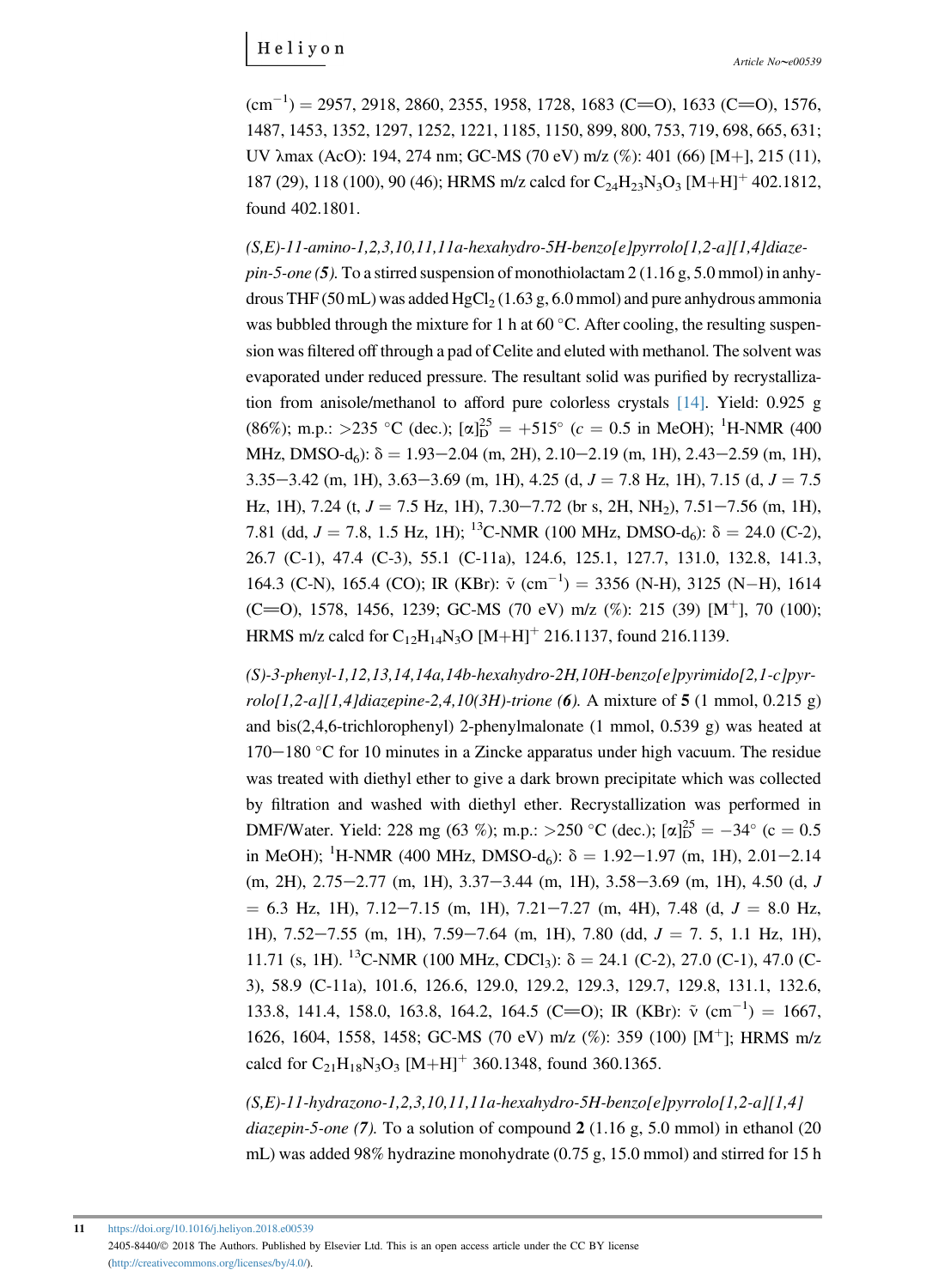at room temperature. The solvent was removed in vacuo and the residue was taken up in water. The precipitate was collected, dried and washed with diethyl ether to afford 1.14 g  $(99\%)$  of compound 7 as off-white solid [\[15\]](#page-19-0). Yield: 99.0%; m.p: 178–180 °C;  $[\alpha]_D^{25} = +552$ ° (c 0.5, MeOH); <sup>1</sup>H-NMR (400 MHz, CDCl<sub>3</sub>):  $\delta =$  $1.61-2.08$  (m, 4H),  $2.65-2.82$  (m, 1H),  $3.57-3.69$  (m, 1H),  $3.71-3.84$  (m, 1H), 4.17-4.30 (m, 1H), 6.85 (d,  $J = 8.1$  Hz, 1H), 7.09 (t,  $J = 7.7$  Hz, 1H), 7.32-7.40 (m, 1H), 7.90 (dd,  $J = 7.9$ , 1.3 Hz, 1H); <sup>13</sup>C-NMR (100 MHz, CDCl<sub>3</sub>):  $\delta = 23.4$  (C-2), 26.1 (C-1), 47.3 (C-3), 55.5 (C-11a), 119.7, 123.0, 125.4, 131.5, 132.5, 137.8, 152.2, 166.2 (CO); IR (KBr): 3484, 3282, 3240, 3161, 2967, 2949, 2871, 2814, 2422, 2358, 2336, 1957, 1854, 1784, 1766, 1726, 1689, 1658, 1619, 1563, 1539, 1529, 1479, 1442, 1384, 1323, 1272, 1202, 1076, 943, 903, 825; HRMS m/z calcd for  $C_{12}H_{15}N_4O$   $[M+H]^+$  231.1246, found 231.1239.

(S)-11,12,13,13a-tetrahydro-9H-benzo[e]pyrrolo[1,2-a][1,2,4]triazolo[3,4-c][1,4] diazepine-3,9(2H)-dione (8). A solution of compound  $7$  (0.69 g, 3.0 mmol) and  $1,1'$ carbonyldiimidazole (3.89 g, 24.0 mmol) in dioxane (25 mL) was refluxed for 24 h. The solvent was removed in vacuo and the crude product was purified by flash gel column chromatography using gradient elution. The ratios of solvent mixture used were EtOAc/Hexane  $(1:1, 2:1, 4:1 \text{ v/v})$  and a final elution with only Ethyl acetate (EtOAc). Recrystallization from EtOAc/Hexane (4:1 v/v) afforded 0.76 g (99%) of pure compound 8 as white crystals. Yield: 99.0%; m.p: 238-240 °C;  $[\alpha]_D^{25}$  =  $+136^{\circ}$  (c = 0.5, DMSO); <sup>1</sup>H-NMR (400 MHz, CDCl<sub>3</sub>):  $\delta = 1.99 - 2.22$  (m, 2H),  $2.23-2.37$  (m, 1H), 2.86 (ddd,  $J = 16.3, 6.8, 3.7$  Hz, 1H), 3.64-3.75 (m, 1H),  $3.81-3.92$  (m, 1H),  $4.53$  (dd,  $J = 8.4$ ,  $3.3$  Hz, 1H),  $7.42-7.51$  (m, 1H), 7.59 $-7.67$  (m, 1H), 7.90 $-7.98$  (m, 1H), 8.03 (dd,  $J = 7.9$ , 1.6 Hz, 1H), 9.90 (s, 1H); <sup>13</sup>C-NMR (100 MHz, CDCl<sub>3</sub>):  $\delta = 23.5$  (C-2), 26.0 (C-1), 47.7 (C-3), 51.7 (C-11a), 123.0, 127.8, 129.0, 130.1, 131.9, 132.3, 153.9 (CO), 164.7 (CO); IR (KBr): 3435, 3375, 3183, 3091, 3000, 2909, 2878, 2814, 2326, 1711, 1611, 1574, 1490, 1466, 1412, 1343, 1285, 1239, 1202, 1167, 1118, 1072, 1024, 979, 926, 912, 825, 786, 758, 709, 656, 616; GC-MS (70 eV) m/z (%): 256 (60) [Mþ], 102 (26), 90 (38), 43 (100); HRMS m/z calcd for  $C_{13}H_{12}N_4O_2$  [M+H]<sup>+</sup> 257.1033, found 257.1012.

 $(S)$ -3-mercapto-11,12,13,13a-tetrahydro-9H-benzo[e]pyrrolo[1,2-a][1,2,4]triazolo  $[3,4-c]/[1,4]$ diazepin-9-one (9). A solution of compound 7 (0.23 g, 1.0 mmol) and 1,1'-thiocarbonyldiimidazole (1.42 g, 8.0 mmol) in dioxane (20 mL) was refluxed for 24 h. The solvent was removed in vacuo and the crude product was purified by flash gel column chromatography using gradient elution. The ratios of solvent mixture used were Acetone/Hexane (10:1, 20:1 v/v). Recrystallization from EtOAc/Hexane (4:1 v/v) afforded 0.217 g (80%) of pure compound 9 as brown crystals. Yield: 80.0%; m.p: >230 °C (dec.);  $[\alpha]_{D}^{25} = +37.5^{\circ}$  (c 0.4, CHCl<sub>3</sub>); <sup>1</sup>H-NMR (400 MHz, CDCl<sub>3</sub>):  $\delta = 1.62-1.99$  (m, 1H), 2.03-2.28 (m, 2H), 2.29-2.45 (m,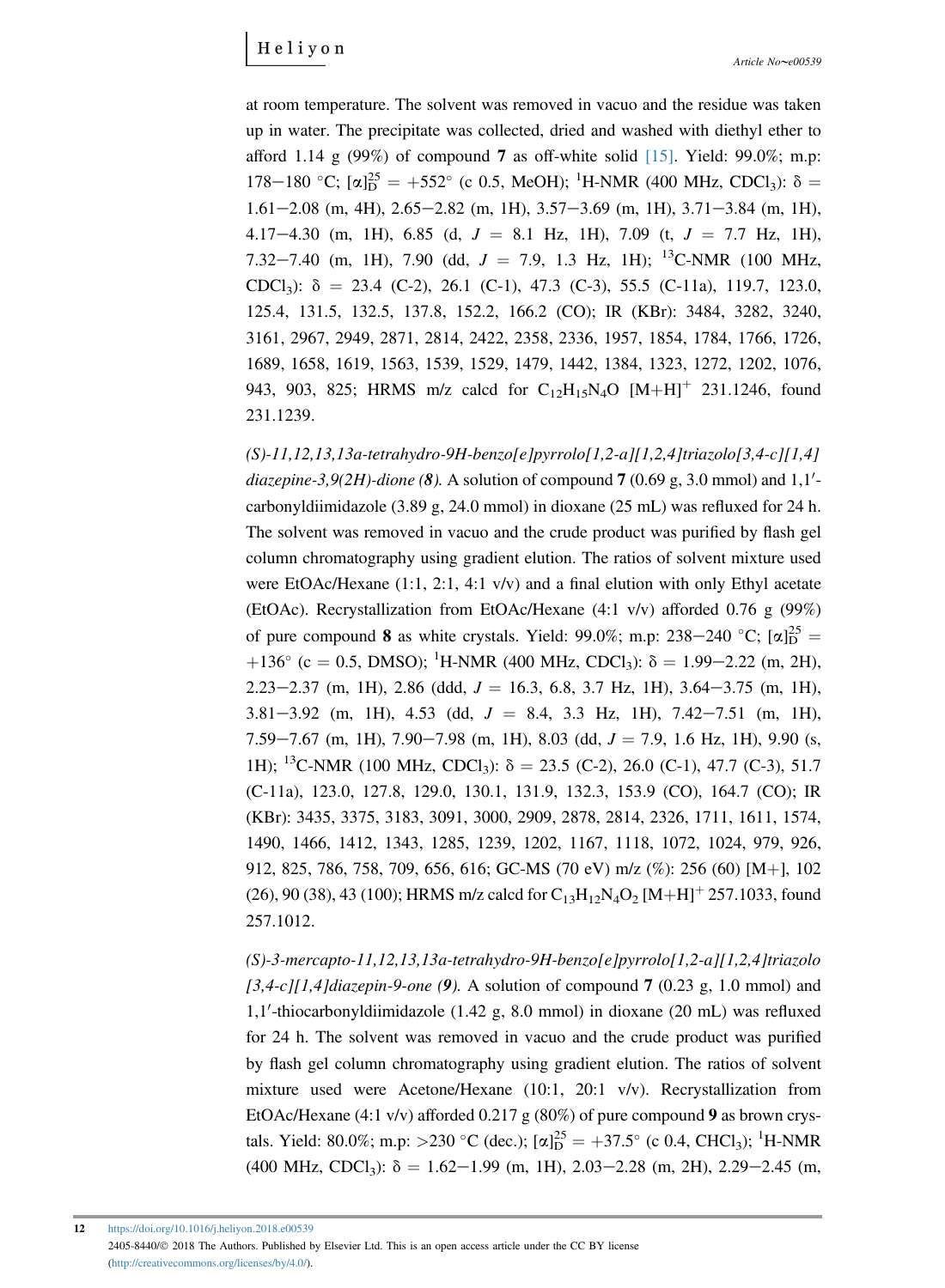1H), 2.89 (tt,  $J = 9.9$ , 3.4 Hz, 1H), 3.63–3.78 (m, 1H), 3.81–3.97 (m, 1H), 4.55 (dd,  $J = 8.4, 2.9$  Hz, 1H),  $7.50 - 7.60$  (m, 1H),  $7.63 - 7.77$  (m, 1H),  $8.04$  (dd,  $J = 7.7, 1.5$ Hz, 1H), 8.39 (d,  $J = 8.1$  Hz, 1H); <sup>13</sup>C-NMR (100 MHz, DMSO-d6):  $\delta = 23.6$  (C-2), 26.7 (C-1), 47.5 (C-3), 51.6 (C-11a), 126.2, 129.1, 130.6, 130.8, 131.2, 131.4, 153.1, 164.0 (CO), 167.7 (CS); IR (KBr)  $\tilde{v}$  (cm<sup>-1</sup>) = 3735, 3280, 3174, 3127, 3096, 3060, 2989, 2944, 2880, 2827, 2415, 2359, 2331, 1958, 1760, 1723, 1686, 1611, 1542, 1488, 1410, 1344, 1310, 1286, 1216, 1112, 1043, 1003, 973, 921, 892, 876, 825, 756, 704, 664, 638, 622, 610; GC-MS (70 eV) m/z (%): 272 (100) [M+], 116 (23), 90 (34), 70 (33); HRMS m/z calcd for  $C_{13}H_{12}N_4O_1S$  [M+H]<sup>+</sup> 273.0805, found 273.0833.

#### $(S,E)-11-(hydroxvimino)-1,2,3,10,11,11a-hexahydro-SH-benzo[e]pyrrolo[1,2-a]$

 $[1,4]$ diazepin-5-one (10). To a solution of compound 2 (1.16 g, 5.0 mmol) in ethanol (30 mL) was added the hydroxylamine hydrochloride (0.417 g, 6.0 mmol) and potassium carbonate (2.20 g, 16.0 mmol). The light yellow mixture was stirred for 24 h at room temperature, where upon the mixture decolorized and  $H_2S$  was released. After extraction with dichloromethane (100 mL) and washed with water (60 mL), the organic layer was further washed with brine, dried over sodium sulfate  $(Na_2SO_4)$ , filtered and the solvent was removed in vacuo. The crude residue was recrystallized from nitromethane to afford 0.95 g  $(82%)$  of pure compound 10 as off-white crystals [\[21\]](#page-20-0). Yield: 82.0%; m.p: 150–153 °C; [ $\alpha$ ] $_{\text{D}}^{25}$  = +488° (c 0.5, CHCl<sub>3</sub>); <sup>1</sup>H-NMR (400 MHz, CDCl<sub>3</sub>):  $\delta = 1.68$  (d,  $J = 11.7$  Hz, 1H), 1.89–2.19 (m, 4H), 2.59–2.73 (m, 1H),  $3.57-3.74$  (m, 1H),  $3.76-3.86$  (m, 1H),  $4.33$  (dd,  $J = 7.5$ , 2.0 Hz, 1H), 6.90 (d,  $J = 7.3$  Hz, 1H),  $7.09 - 7.18$  (m, 1H),  $7.39 - 7.46$  (m, 1H),  $7.76$  (s, 1H),  $7.93$  (dd,  $J =$ 7.9, 1.6 Hz, 1H); <sup>13</sup>C-NMR (100 MHz, CDCl<sub>3</sub>):  $\delta = 23.2$  (C-2), 25.9 (C-1), 47.4 (C-3), 54.4 (C-11a), 120.5, 123.5, 125.8, 131.6, 132.6, 136.9, 151.2, 166.2 (CO); IR (KBr): 3788, 3716, 3281, 2965, 2911, 2878, 2806, 2351, 1724, 1689, 1658, 1612, 1573, 1552, 1530, 1480, 1453, 1425, 1396, 1273, 1227, 1201, 1162, 1108, 1040, 997, 957, 933, 884, 847, 807, 787, 756, 701, 663; GC-MS (70 eV) m/z (%): 231 (20) [M+], 144 (37), 90 (35), 70 (100); HRMS m/z calcd for  $C_{12}H_{14}N_3O_2$  $[M+H]$ <sup>+</sup> 232.1086, found 232.1095.

(S)-11,12,13,13a-tetrahydro-3H,9H-benzo[e][1,2,4]oxadiazolo [3,4-c]pyrrolo[1,2  $a$ [[1,4]diazepine-3,9-dione (11). To a solution of compound 10 (231 mg, 1 mmol) in anhydrous dioxane  $(8 \text{ mL})$  was added  $1,1'$ -carbonyldiimidazole  $(486.45 \text{ mg}, 3.3)$ mmol) under nitrogen. The reaction mixture was refluxed for 12 h and the solvent removed in vacuo afterward. The residue was taken up in dichloromethane and washed three times with water. The organic layer was dried over  $Na<sub>2</sub>SO<sub>4</sub>$  and the solvent removed in vacuo. The crude residue was purified by flash column chromatography to obtain a white solid which was recrystallized to afford compound 11 as crystals [\[21\].](#page-20-0) Yield: 226.16 mg (88 %); m.p.: 180–182 °C; [ $\alpha$ ] $_{\text{D}}^{25}$  = +142° (c = 0.5, CDCl<sub>3</sub>); <sup>1</sup>H-NMR (400 MHz, CDCl<sub>3</sub>):  $\delta = 1.58$  (d,  $J = 12.1$  Hz, 1H), 2.10–2.23  $(m, 2H), 2.30-2.39$   $(m, 1H), 3.67-3.74$   $(m, 1H), 3.90-3.95$   $(m, 1H), 4.58-4.61$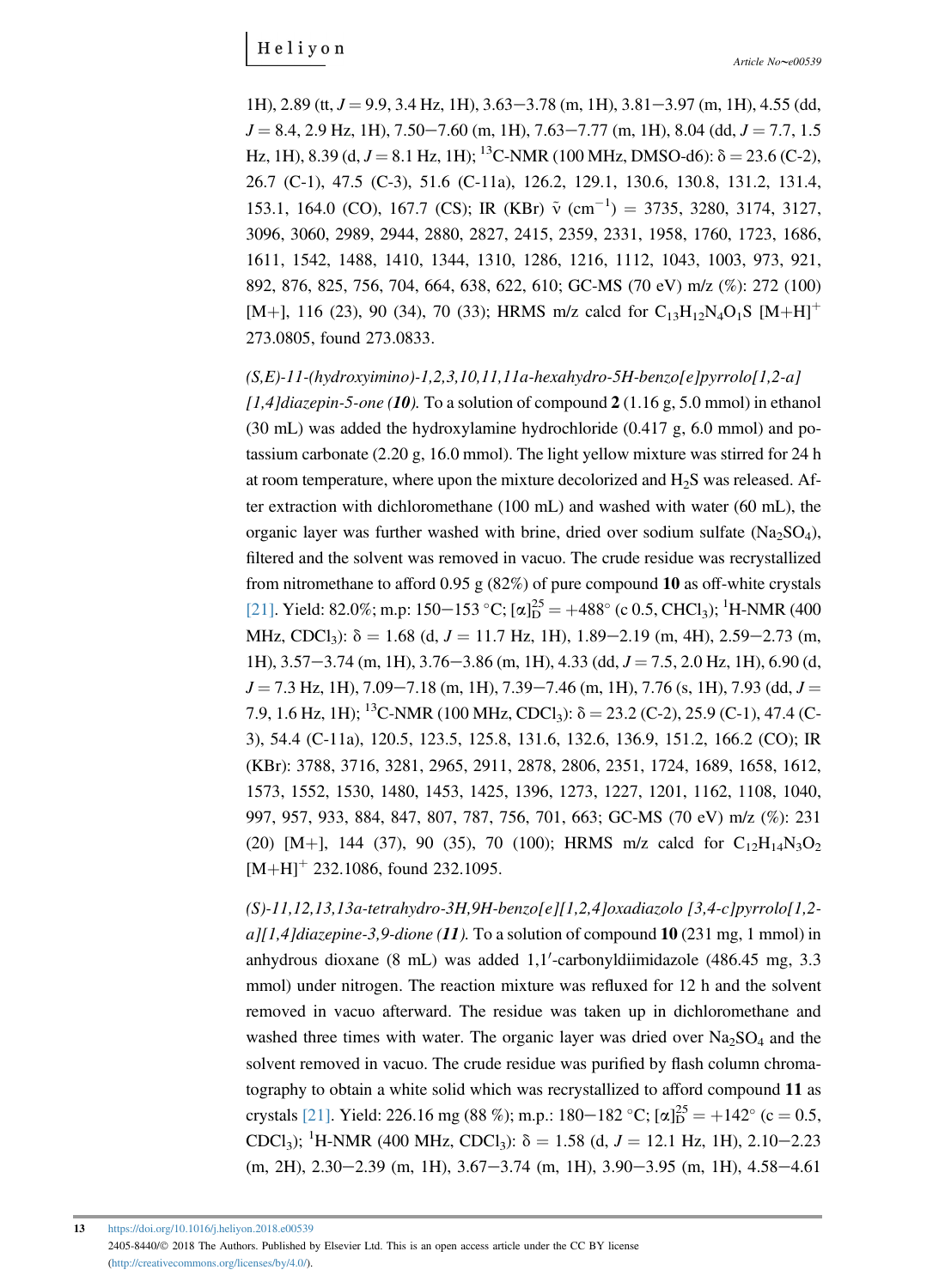$(dd, J = 8.4, 2.9$  Hz, 1H),  $7.49 - 7.53$  (m, 1H),  $7.64 - 7.68$  (td,  $J = 7.8, 1.6$  Hz, 1H), 7.83–7.85 (d,  $J = 7.3$  Hz, 1H), 8.02–8.04 (dd,  $J = 7.9$ , 1.6 Hz, 1H); <sup>13</sup>C-NMR (100 MHz, CDCl<sub>3</sub>):  $\delta = 23.4, 25.6, 47.9, 51.2, 122.4, 128.5, 128.6, 128.7, 132.8, 156.3$ (CN), 158.0 (CO), 164.2 (CO); IR (KBr)  $\tilde{v}$  (cm<sup>-1</sup>) = 3623, 3335, 3044, 2956, 2918, 2875, 2851, 2381, 2349, 2296, 2199, 2105, 1981, 1838, 1787, 1728, 1710, 1690, 1657, 1640, 1599, 1551, 1468, 1451, 1410, 1301, 1267, 1167, 1081, 1025, 990, 761, 702, 662, 608; UV lmax (MeOH): 198, 274 nm; GC-MS (70 eV) m/z (%): 257 (22) [M+], 144 (100), 116 (38), 90 (33), 44 (33), 41 (24); HRMS m/z calcd for  $C_{13}H_{12}N_3O_3$  [M+H]<sup>+</sup> 258.0879, found 258.0871.

(S)-3-thioxo-11,12,13,13a-tetrahydro-3H,9H-benzo[e][1,2,4] oxadiazolo[3,4-c] pyrrolo[1,2-a][1,4]diazepin-9-one (12). To a solution of compound 10 (231 mg, 1 mmol) in anhydrous dioxane  $(8 \text{ mL})$  was added  $1,1'$ -thiocarbonyldiimidazole (486 mg, 3.3 mmol) under nitrogen. The reaction mixture was refluxed for 12 h and the solvent removed in vacuo afterward. The residue was taken up in dichloromethane and washed three times with water. The organic layer was dried over  $Na<sub>2</sub>SO<sub>4</sub>$  and the solvent removed in vacuo. The crude residue was purified by flash column chromatography to obtain a pale yellow solid and further recrystallized using hexane: ethyl acetate (1:1 v/v) to afford compound 12 as yellow crystals. Yield: 245.7 mg (90 %); m.p.: 216–218 °C;  $[\alpha]_D^{25} = +34$ ° (c = 0.5, CDCl<sub>3</sub>); <sup>1</sup>H-NMR  $(400 \text{ MHz}, \text{CDCl}_3)$ :  $\delta = 1.17-1.27 \text{ (m, 1H)}$ , 2.06-2.29 (m, 2H), 2.32-2.47 (m, 1H), 3.65–3.72 (m, 1H), 3.90–3.95 (m, 1H), 4.57–4.60 (dd,  $J = 8.6$ , 2.7 Hz, 1H),  $7.55-7.59$  (td,  $J = 7.6$ , 0.9 Hz, 1H),  $7.67-7.72$  (m, 1H),  $8.01-8.04$  (dd,  $J = 8.1, 1.5$  Hz, 1H),  $8.27 - 8.29$  (dd,  $J = 8.2, 0.9$  Hz, 1H); <sup>13</sup>C-NMR (100 MHz, CDCl<sub>3</sub>):  $\delta = 23.5, 26.5, 47.6, 51.0, 124.7, 129.6, 129.7, 131.8, 132.2, 159.1$ (CN), 164.5 (CO), 164.8 (CS); IR (KBr)  $\tilde{v}$  (cm<sup>-1</sup>) = 3788, 3716, 3281, 2965, 2911, 2878, 2806, 2351, 1724, 1689, 1658, 1612, 1573, 1552, 1530, 1480, 1453, 1425, 1396, 1273, 1227, 1201, 1162, 1108, 1040, 997, 957, 933, 884, 847, 807, 787, 756, 701, 663; UV  $\lambda$ max (MeOH): 198, 276 nm; GC-MS (70 eV) m/z (%): 273 (70) [M+], 146 (42), 102 (75), 90 (65), 69 (44), 43 (100); HRMS m/z calcd for  $C_{13}H_{12}N_3O_2S$  [M+H]<sup>+</sup> 274.0650, found 274.0645.

5,6-Dihydro-4H-3-thia-6a,11b-diazabenzo[g]cyclopenta [e]azulene-1,7-dione (13). To a solution of compound 2 (0.464 g, 2.0 mmol) in anhydrous THF (40 mL) was added freshly distilled  $\alpha$ -bromoacetyl chloride (0.39 g, 2.4 mmol). The mixture was stirred for 15 h at room temperature under nitrogen and then quenched by addition of saturated sodium bicarbonate (NaHCO<sub>3</sub>) (20 mL). After extraction with chloroform  $(2 \times 20 \text{ mL})$ , the combined organic layers were dried over Na<sub>2</sub>SO<sub>4</sub>, and the solvent was removed under reduced pressure. The crude residue was subjected to flash silica gel column chromatography using EtOAc/Hexane  $(4:1 \text{ v/v})$  as eluent and the solvent was evaporated under reduced pressure to give crude yellow solids[\[9\].](#page-19-0) The crude solid was purified by recrystallization from Ethanol/Water mixture to afford 0.20 g (75%) of pure compound 13 as yellow needle-like crystals. Yield: 75.0%; m.p: 165 $-$ 167 °C;  $^1$ H-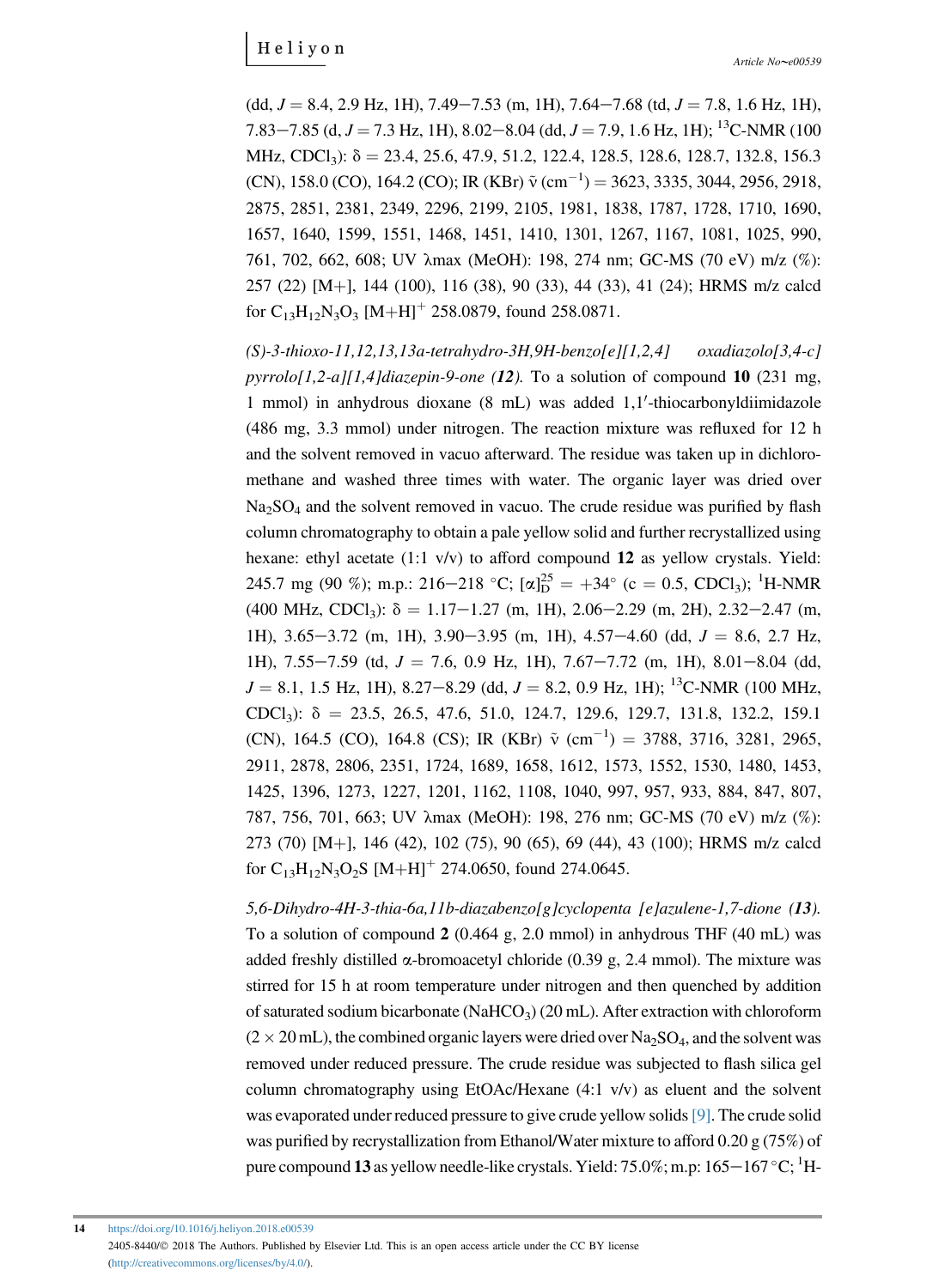NMR (400 MHz, CDCl<sub>3</sub>):  $\delta = 1.98 - 2.05$  (m, 2H), 2.67 (t,  $J = 8.0$  Hz, 2H), 3.83 (s, 2H), 3.90–3.94 (m, 2H),  $7.28-7.32$  (m, 1H), 7.44 (dd,  $J = 8.2$ , 1.0 Hz, 1H), 7.51–7.55 (m, 1H), 8.00 (dd,  $J = 8.0$ , 1.6 Hz, 1H); <sup>13</sup>C-NMR (100 MHz, CDCl<sub>3</sub>):  $\delta = 20.8$  (C-5), 31.1 (C-4), 35.8 (C-2), 50.1 (C-6), 115.5, 124.3, 124.9, 127.2, 128.5, 133.3, 133.6, 138.9, 165.4 (CO), 172.7 (CO); IR (KBr)  $\tilde{v}$  (cm<sup>-1</sup>) = 3398, 3357, 3282, 2944, 2880, 2790, 2419, 2385, 2350, 2323, 1856, 1818, 1779, 1724, 1690, 1582, 1482, 1404, 1384, 1358, 1334, 1217, 1126, 1092, 871, 835, 776, 708, 659, 636; HRMS m/z calcd for  $C_{14}H_{13}N_2O_2S$  [M+H]<sup>+</sup> 273.0698, found 273.0706.

#### 5.1. NCI 60 Human Tumor Cell Lines Screen

NCI-60 Human Tumor Cell Lines Screen is a part of the National Cancer Institute'<sup>s</sup> (NCI) Development Therapeutics Program (DTP)-Drug Synthesis and Chemistry Branch. The screening utilizes 60 different human tumor cell lines to identify and characterize novel compounds with growth inhibition or cell death. The 60 human tumor cell lines represent leukemia, melanoma, and cancers of the lung, colon, brain, ovary, breast, prostate, and kidneys. The NCI-60 screening is free of cost to those who submit compounds; however, compounds submitted are reviewed and only those that meet the guidelines set by the NCI are selected for screening. Compounds that selected for the NCI-60 cell screening are initially dissolved in DMSO:glycerol 9:1 and tested at a single concentration of 10  $\mu$ M. The One-dose data is reported in graphical form as a mean of the percent growth of treated cells [\(Fig. 3\)](#page-8-0). The value reported for the One-dose assay of the individual compounds is cell growth relative to the no-drug control in addition to the initial number of tumor cells present, which allows for the detection of both growth inhibition (values between 0 and 100) and tumor cell death (values less than 0). Compounds that satisfy predetermined thresholds for the One-dose assay set by the NCI are tested by a Five-dose assay.

#### 5.2. Cell culture maintenance

The cells lines that originated in multiple tissue types were obtained from the American Tissue Type Culture Collection (ATCC), including: breast (SK-BR-3, MCF-7), colon (Caco-2, HCT 116), melanoma (SKMEL-2), and pancreatic (Mia Paca) cell lines. The tumor cell lines were grown in their respective medium according to ATCC instructions. Each medium was supplemented with 10% serum and penicillin/streptomycin. Cell lines were allowed to reach 75% confluency before treatment with the novel pyrrolobenzodiazepines or negative control (DMSO at a final maximum concentration of 0.01%). The cell lines obtained from the ATCC were stored in liquid nitrogen until ready to use. Once the compounds were synthesized and ready to be tested, each cell line was allowed to thaw at room temperature, respectively. They were then transferred to a centrifuge tube, diluted by 5 mL of their respective media (listed on the ATTC website), and centrifuged for 3 minutes. The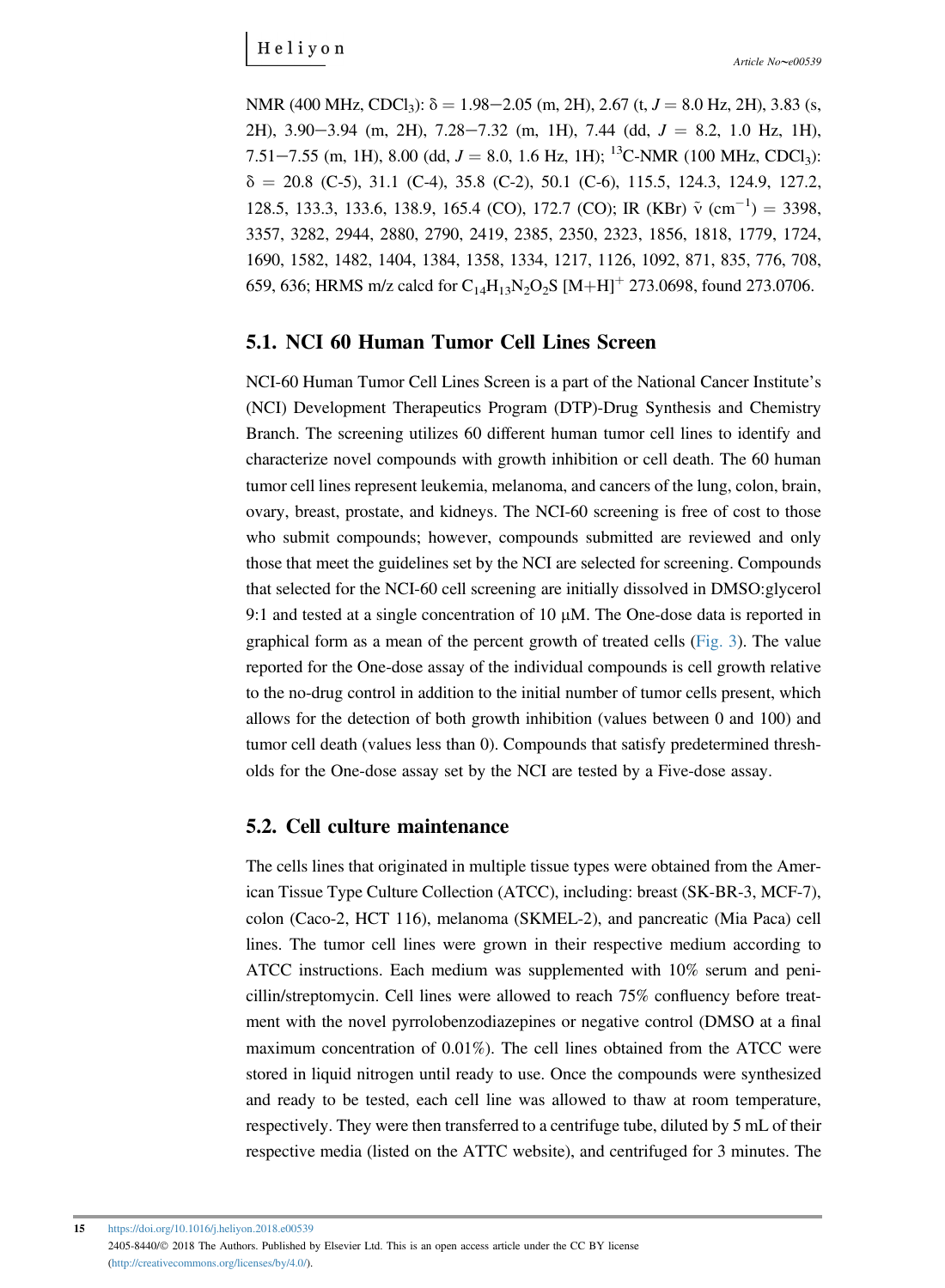supernatant fluid was then removed, and the pellet was re-suspended in 10 mL of its media, and mixed thoroughly using a pipette. Finally, the solution was transferred to a 25-cm<sup>2</sup> vented flask, and placed in an incubator. The incubator maintained an atmosphere of 37  $\degree$ C and 5% carbon dioxide. The media inside the culture flask was exchanged with fresh media every few days in order to remove dead cells and provide fresh nutrients. The cells were allowed to grow until they reached 75% confluency. Once cells were 75% confluent, the media was removed from the flask and 1.5 mL of trypsin was added in order to lift the cells from the flask. The solution of cells were then transferred to a centrifuge tube, and diluted with 5 mL of media. Again, the solution was centrifuged for 3 minutes until all of the cells formed a pellet in the bottom of the tube. The supernatant fluid was then removed and replaced with 10 mL of media, and the pellet was mixed well into solution.

#### 5.3. MTT assay

The first method used to test the *in vitro* cytotoxicity of our compounds was the MTT Assay. For our tests, we used 48-well plates. 1 mL of each cell line's respective media was placed into each well of the 48-well plates, and 1 drop of the final solution of the cells listed in the previous section were be added to each well and allowed to grow to 75 % confluency (covering 75% of the bottom of the well). Next, our products were added to the wells at a concentration of  $100 \mu M$ , except for four wells in which DMSO was added so that the final concentration was  $0.01\%$  (negative control). Once the PBD products were added in triplicate, the plates were incubated for 48 hours. After 48 hours of incubation, 5-diphenyl-tetrazolium bromide (MTT) was added at 100 µg/well and will be incubated for  $3-4$  hours. After  $3-4$ hours of incubation, the supernatant fluid was removed and  $0.1$  M HCl in isopropanol was added to each well to dissolve the resulting formazan crystals. The crystals were dissolved into solution well using a transfer pipette. The optical density of the resulting solution was measured at 570 nm. The optical density of the solution of the formazan crystals is directly correlated to the remaining number of viable cells in solution. Percent cell viability was calculated by comparing the concentration of formazan crystals formed in the negative control to the formazan crystals formed by the sample in which our PBD products are added. The cell viability of the negative controls were taken to be 100%.

#### **Declarations**

#### Author contribution statement

Abbas Shilabin: Conceived and designed the experiments; Performed the experiments; Analyzed and interpreted the data; Wrote the paper.

Victoria Palau, John Jarrett, Crystal Whitted: Performed the experiments.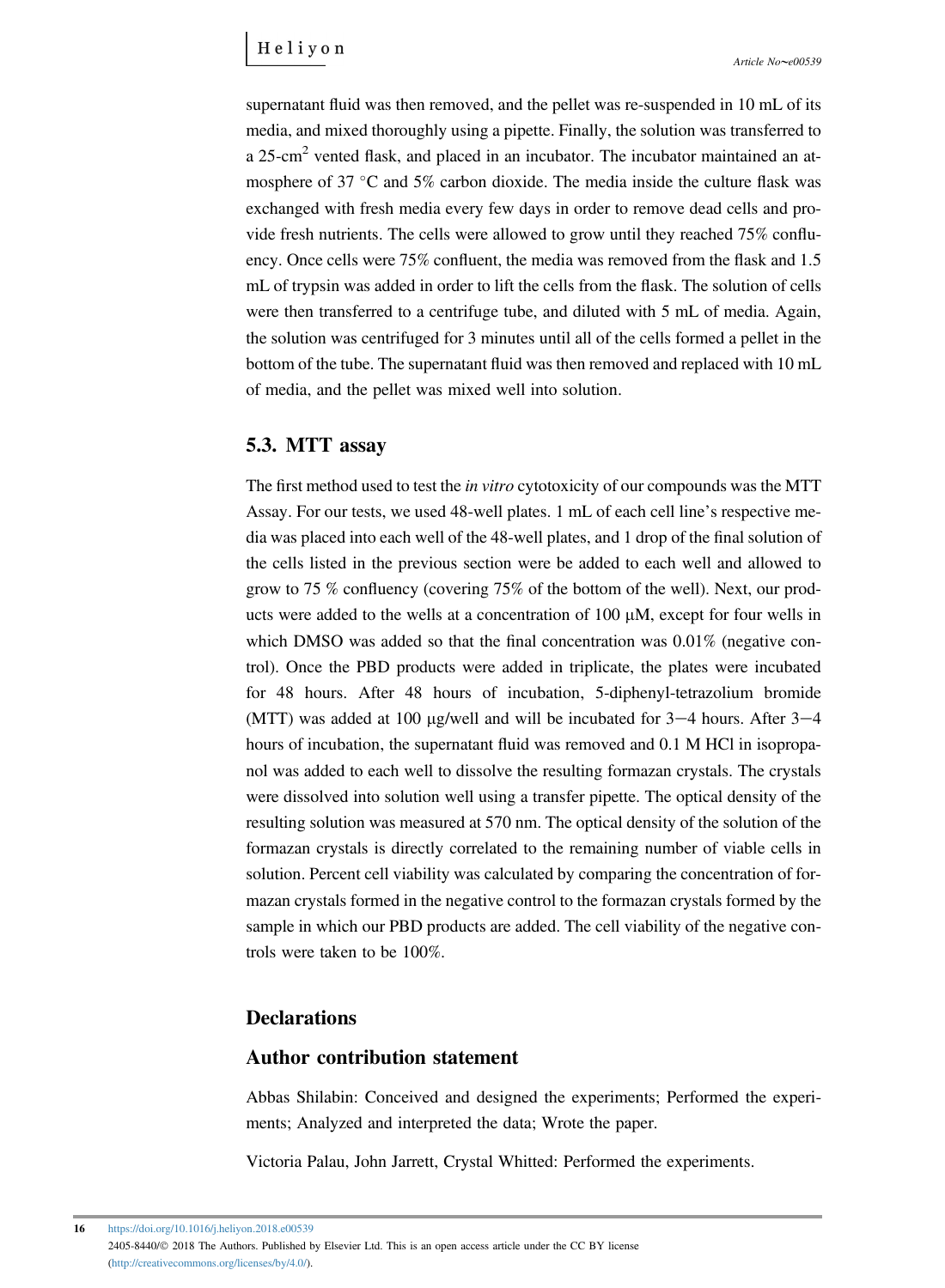<span id="page-18-0"></span>Joel Annor-Gyamfi, Joseph Osazee: Performed the experiments; Analyzed and interpreted the data.

Dobrusia Bialonska: Conceived and designed the experiments; Analyzed and interpreted the data; Wrote the paper.

#### Funding statement

This work was supported by the ETSU Office of Research and Sponsored Programs Administration (ORSPA), RDC Major Grant (17-005M).

#### Competing interest statement

The authors declare no conflict of interest.

#### Additional information

No additional information is available for this paper.

#### Acknowledgements

Division of Cancer Treatment and Diagnosis, National Cancer Institute-Fisher Bio-Services, Germantown, Maryland 20874 is gratefully acknowledged for Biological Testing under The Developmental Therapeutics Program. The authors acknowledge the Department of Chemistry and The School of Graduate Studies at ETSU.

#### **References**

- [1] [J.A. Hartley, The development of pyrrolobenzodiazepines as antitumor agents,](http://refhub.elsevier.com/S2405-8440(17)33591-0/sref1) Expert Opin. Investig. Drugs  $20(2011)$   $733-744$  $733-744$ .
- [2] [W. Leimgruber, V. Stefanovic, F. Schenker, A. Karr, J. Berger, Isolation and](http://refhub.elsevier.com/S2405-8440(17)33591-0/sref2) [characterization of anthramycin, a new antitumor antibiotic, J. Am. Chem.](http://refhub.elsevier.com/S2405-8440(17)33591-0/sref2) [Soc. 87 \(1965\) 5791](http://refhub.elsevier.com/S2405-8440(17)33591-0/sref2)-[5793](http://refhub.elsevier.com/S2405-8440(17)33591-0/sref2).
- [3] [M.G. Brazhnikova, N.V. Konstantinova, A.S. Mesentsev, Sibiromycin: isola](http://refhub.elsevier.com/S2405-8440(17)33591-0/sref3)tion and characterization, J. Antibiot. (Tokyo)  $25$  (1972) 668-[673.](http://refhub.elsevier.com/S2405-8440(17)33591-0/sref3)
- [4] [K. Arima, M. Kohsaka, G. Tamura, H. Imanaka, H. Sakai, Studies on tomay](http://refhub.elsevier.com/S2405-8440(17)33591-0/sref4)[mycin, a new antibiotic. Isolation and properties of tomaymycin, J. Antibiot.](http://refhub.elsevier.com/S2405-8440(17)33591-0/sref4)  $(Tokyo)$  25 (1972) 437–[444](http://refhub.elsevier.com/S2405-8440(17)33591-0/sref4).
- [5] [L.H. Hurley, T. Reck, D.E. Thurston, G. Gallegher, L.F. Faucette Jr.,](http://refhub.elsevier.com/S2405-8440(17)33591-0/sref5) [S.M. Mong, R.K. Johnson, Pyrrolo\[2,1-c\]\[1,4\]benzodiazepine antitumor anti](http://refhub.elsevier.com/S2405-8440(17)33591-0/sref5)[biotics: relationship of DNA alkylation and sequence speci](http://refhub.elsevier.com/S2405-8440(17)33591-0/sref5)ficity to the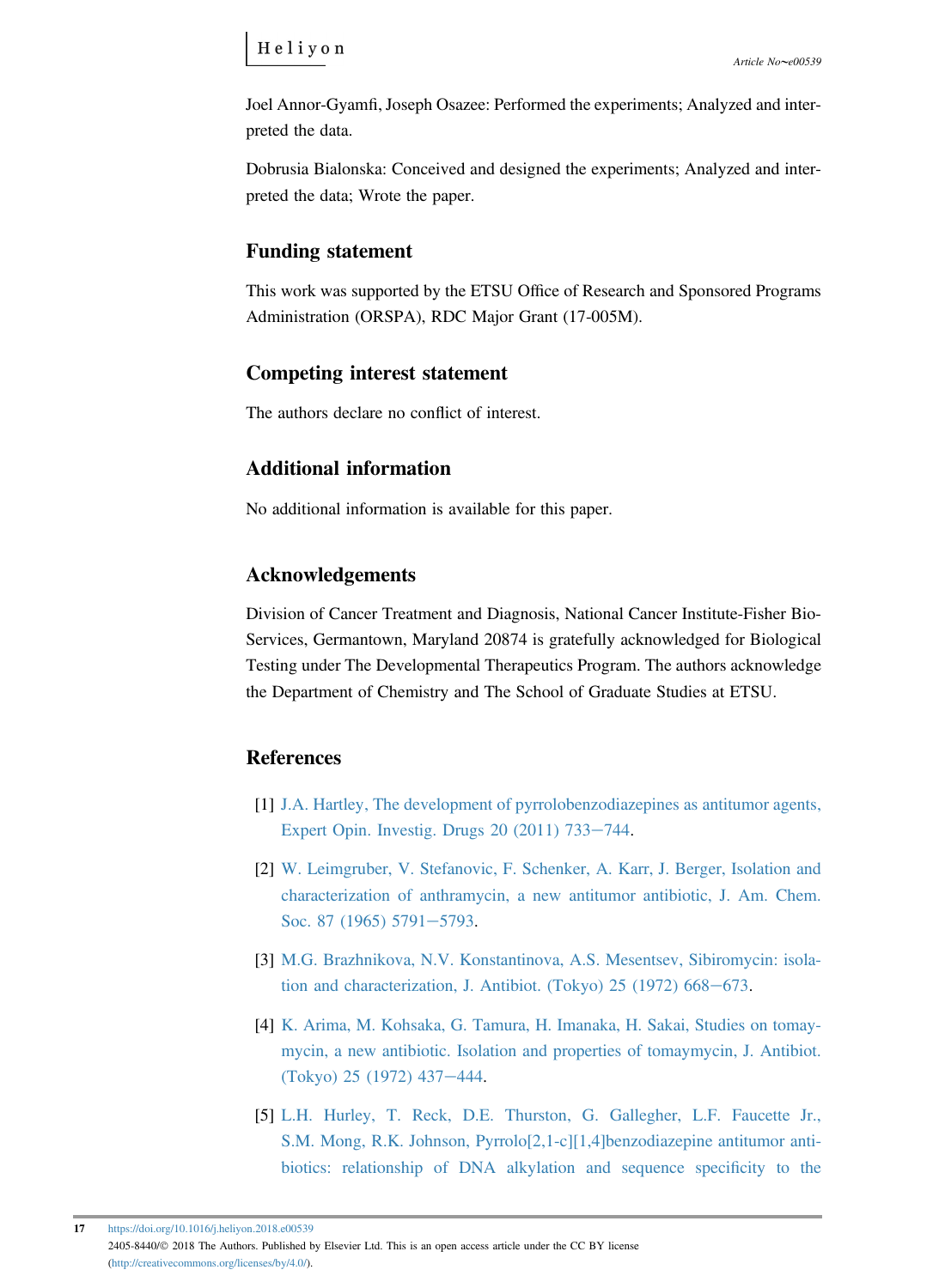<span id="page-19-0"></span>[biological activity of natural and synthetic compounds, Chem. Res. Toxicol. 1](http://refhub.elsevier.com/S2405-8440(17)33591-0/sref5)  $(1988)$  258-[268](http://refhub.elsevier.com/S2405-8440(17)33591-0/sref5).

- [6] [L.H. Hurley, C.S. Allen, J.M. Feola, W.C. Lubawy, In vitro and in vivo sta](http://refhub.elsevier.com/S2405-8440(17)33591-0/sref6)[bility of anthramycin-DNA conjugate and its potential application as an an](http://refhub.elsevier.com/S2405-8440(17)33591-0/sref6)[thramycin prodrug, Cancer Res. 39 \(1979\) 3134](http://refhub.elsevier.com/S2405-8440(17)33591-0/sref6)-[3140. PMID 455297.](http://refhub.elsevier.com/S2405-8440(17)33591-0/sref6)
- [7] [S. Korman, M.D. Tendler, Clinical investigations of cancer chemotherapeutic](http://refhub.elsevier.com/S2405-8440(17)33591-0/sref7) agents for neoplastic disease, J. New Drugs  $5$  (1965) 275 $-284$ .
- [8] [A. Kamal, R.M. Kashi, A.K. Srivastava, Y.V.V. Srikanth, Pyrrolobenzodiaze](http://refhub.elsevier.com/S2405-8440(17)33591-0/sref8)[pines as sequence selective DNA binding agents, Med. Chem. Drug Design](http://refhub.elsevier.com/S2405-8440(17)33591-0/sref8)  $(2012)$  119-[142. Prof. Deniz Ekinci \(Ed.\).](http://refhub.elsevier.com/S2405-8440(17)33591-0/sref8)
- [9] [Y.H. Hsiang, T.B. Jiang, L.F. Lieu, Topoisomerase II-mediated DNA cleavage](http://refhub.elsevier.com/S2405-8440(17)33591-0/sref9) by amonafide and its structural analogs, Mol. Pharmacol. 36 (1989)  $371-376$ . [PMID: 2550774.](http://refhub.elsevier.com/S2405-8440(17)33591-0/sref9)
- [10] [Y. Yamashita, S.Z. Kawada, H. Nakano, Induction of mammalian DNA topo](http://refhub.elsevier.com/S2405-8440(17)33591-0/sref10)[isomerase I and II mediated DNA cleavage by Saintopin, a new antitumor](http://refhub.elsevier.com/S2405-8440(17)33591-0/sref10) agent from fungus, Biochemistry 30 (1991)  $5838-5845$  $5838-5845$ .
- [11] [L.F. Liu, DNA topoisomerase poisons as antitumor drugs, Annu. Rev. Bio](http://refhub.elsevier.com/S2405-8440(17)33591-0/sref11)[chem. 58 \(1989\) 351](http://refhub.elsevier.com/S2405-8440(17)33591-0/sref11).
- [12] [R.E. Franklin, R.G. Gosting, The analysis of X-ray](http://refhub.elsevier.com/S2405-8440(17)33591-0/sref12) fiber diagrams of DNA and [the dependence of structure on water content, Trans. Faraday Soc. 50 \(1954\)](http://refhub.elsevier.com/S2405-8440(17)33591-0/sref12) [298](http://refhub.elsevier.com/S2405-8440(17)33591-0/sref12).
- [13] [A. Schmidt, A.G. Shilabin, J.C. Namyslo, M. Nieger, S. Hemmen, Pyrimi](http://refhub.elsevier.com/S2405-8440(17)33591-0/sref13)[dine-annulated pyrrolobenzodiazepines. A new ring system related to](http://refhub.elsevier.com/S2405-8440(17)33591-0/sref13) Aspergillus alkaloids, Eur. J. Org. Chem.  $(2005)$  1781-[1789](http://refhub.elsevier.com/S2405-8440(17)33591-0/sref13).
- [14] [A. Schmidt, A.S. Lindner, A.G. Shilabin, M. Nieger, New derivatives and ring](http://refhub.elsevier.com/S2405-8440(17)33591-0/sref14) [systems of annulated pyrrolobenzo-\[1, 4\]-diazepines, Tetrahedron 64 \(2008\)](http://refhub.elsevier.com/S2405-8440(17)33591-0/sref14)  $2048 - 2056$  $2048 - 2056$ .
- [15] [A. Schmidt, A.G. Shilabin, M. Nieger, Syntheses and tautomerization of](http://refhub.elsevier.com/S2405-8440(17)33591-0/sref15) [amino-substituted and pyrimidine-annulated pyrrolobenzodiazepines, Hetero](http://refhub.elsevier.com/S2405-8440(17)33591-0/sref15)[cycles 65 \(2005\) 625](http://refhub.elsevier.com/S2405-8440(17)33591-0/sref15)-[632. ISSN: 03855414.](http://refhub.elsevier.com/S2405-8440(17)33591-0/sref15)
- [16] [A. Schmidt, A.G. Shilabin, M. Nieger, Thiazolidinone-annulated pyrroloben](http://refhub.elsevier.com/S2405-8440(17)33591-0/sref16)[zodiazepines. Syntheses and properties of a new ring system, Heterocycles 63](http://refhub.elsevier.com/S2405-8440(17)33591-0/sref16) [\(2004\) 2851](http://refhub.elsevier.com/S2405-8440(17)33591-0/sref16)-[2858. ISSN: 03855414](http://refhub.elsevier.com/S2405-8440(17)33591-0/sref16).
- [17] [X. Wu, Y. Liu, W. Sheng, J. Sun, G. Qin, Chemical constituents of](http://refhub.elsevier.com/S2405-8440(17)33591-0/sref17) Isatis indigotica, Planta Med 63 (1997)  $55-57$  $55-57$ .